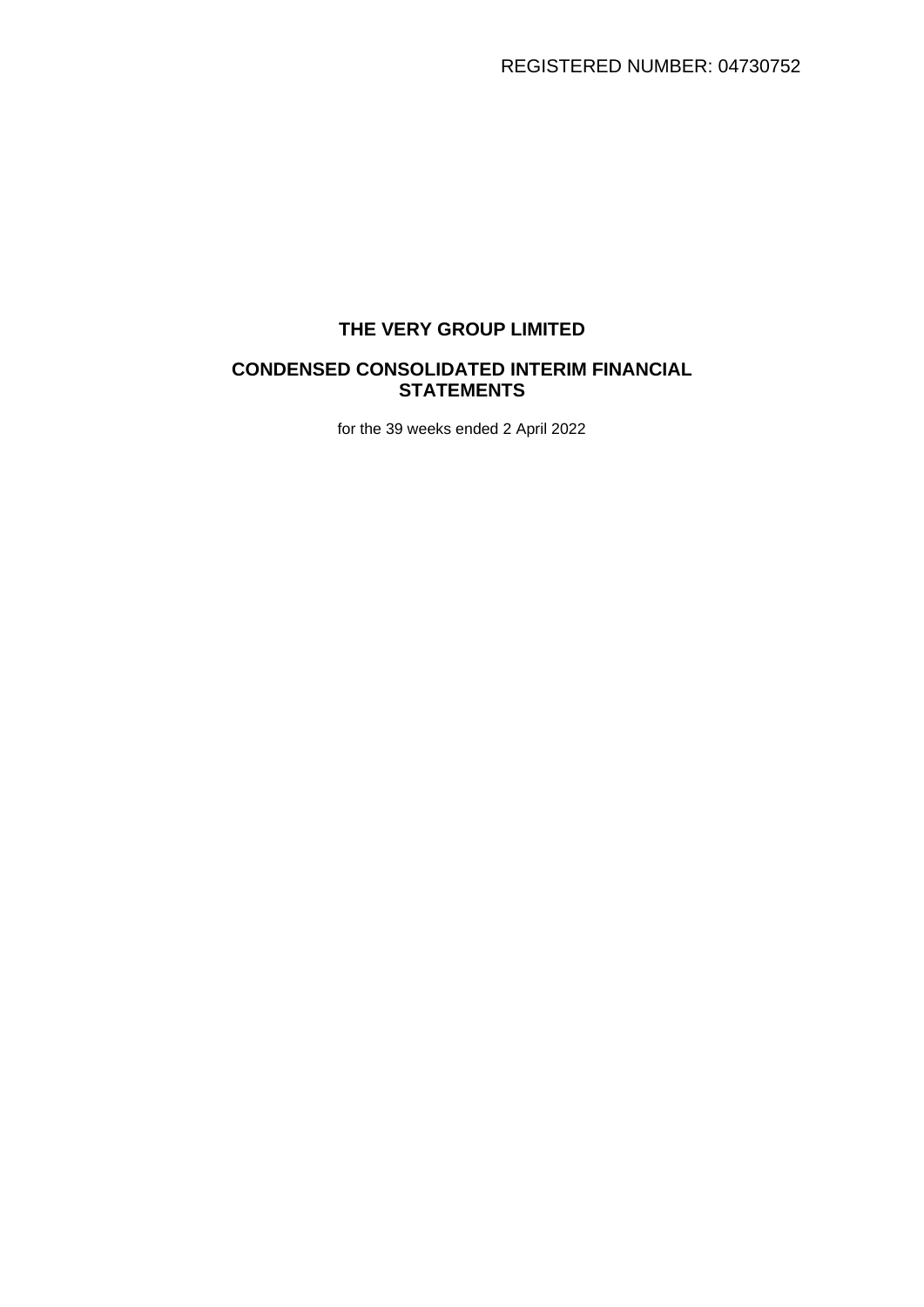## **CONTENTS**

| <b>INTERIM RESULTS STATEMENT</b>                                   |    |
|--------------------------------------------------------------------|----|
| UNAUDITED CONDENSED CONSOLIDATED INCOME STATEMENT                  | 6  |
| UNAUDITED CONDENSED CONSOLIDATED STATEMENT OF COMPREHENSIVE INCOME |    |
| UNAUDITED CONDENSED STATEMENT OF FINANCIAL POSITION                | 8  |
| UNAUDITED STATEMENT OF CHANGES IN EQUITY                           | 9  |
| UNAUDITED CONDENSED CONSOLIDATED STATEMENT OF CASH FLOWS           | 10 |
| NOTES TO THE UNAUDITED CONDENSED CONSOLIDATED FINANCIAL STATEMENTS | 12 |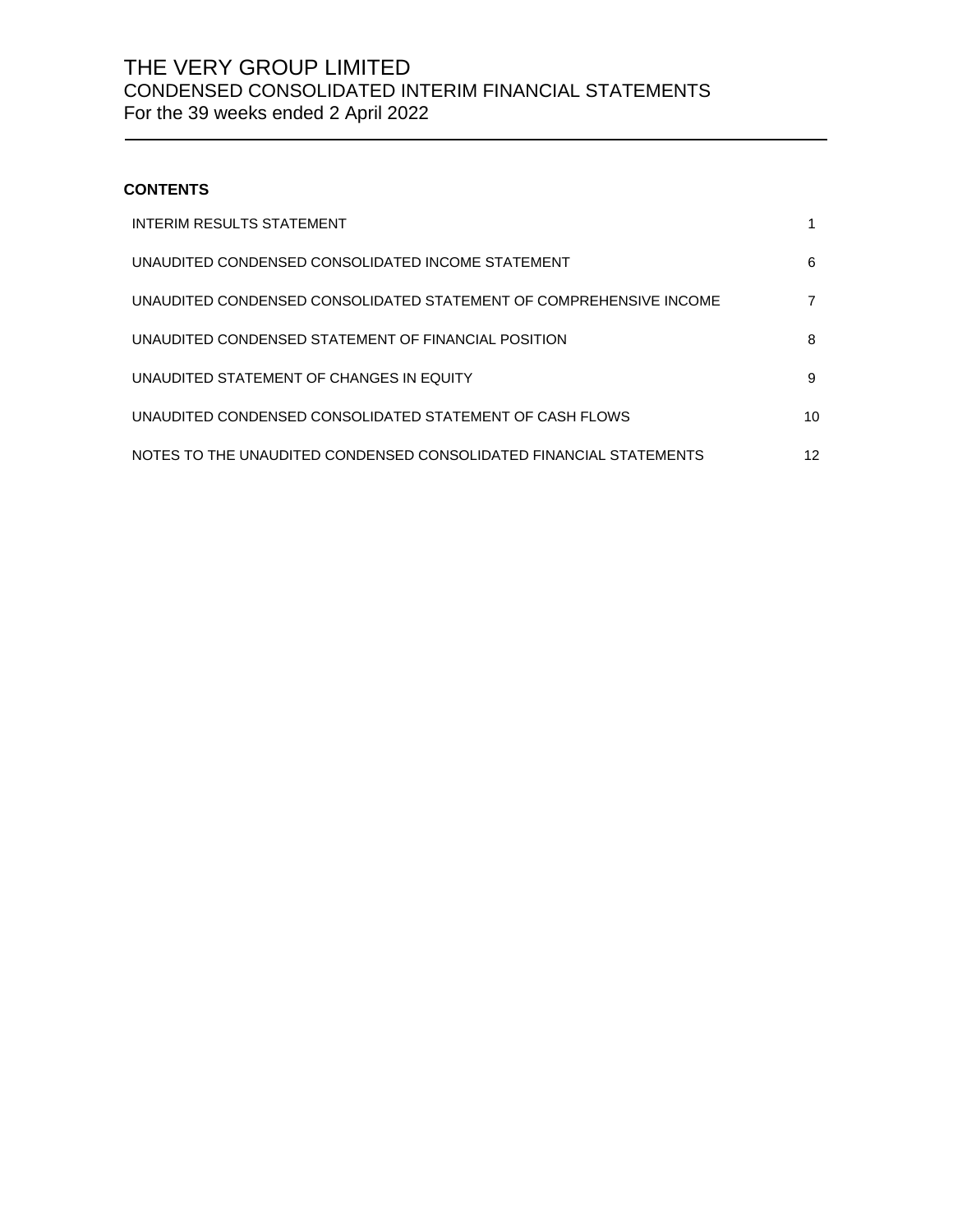#### **INTERIM RESULTS STATEMENT**

The Directors present their interim results statement of The Very Group Limited and its subsidiaries ("the Group") for the 39 week period ended 2 April 2022.

#### **Review of the business**

As we continue to annualise against FY21, our strongest ever trading period, our business continues to show its relevance and resilience in the face of market uncertainty, as demonstrated by our Q3 FY22 YTD<sup>1</sup> results. Pre-exceptional EBITDA<sup>2</sup> increased 12.2% to £236.8m (Q3 FY21 YTD: £211.0m). The profit before tax for the period increased by 80.9% to £79.2m (Q3 FY21 YTD: profit before tax of £43.8m) after recognising exceptional items of £21.1m (Q3 FY21 YTD: £38.7m).

#### **Total revenue**

Total revenue decreased by 6.1% to £1,678.3m (Q3 FY21 YTD: £1,788.0m) as the online non-food market continues to normalise against the exceptional growth achieved in the prior year due to COVID-19 restricting ability to shop on the high street. Contrasted with a pre-pandemic comparative, this represents an increase of 9.5% on a two-year basis (Q3 FY20 YTD: £1,532.5m). Very.co.uk revenue fell slightly by 4.2% to £1,382.4m compared with prior year (Q3 FY21 YTD: £1,443.6m) but increased 16.9% on a two-year basis (Q3 FY20 YTD: £1,182.6m), benefitting from its combination of famous brands, mobile-first customer experience and opportunities for flexible ways to pay. Littlewoods revenue was down 14.1% to £295.9m (Q3 FY21 YTD: £344.4m) and down 15.4% on a two-year basis (Q3 FY20 YTD: £349.9m) as the strategic managed decline continues.

#### **Retail sales**

Annualising against a record period in Q3 FY21 YTD, Group retail sales<sup>3</sup> decreased by 7.9% and Very.co.uk retail sales declined by 5.4%. However, when compared with pre-pandemic performance, our flagship brand Very.co.uk saw sales growth of 23.2% with double-digit growth across all categories.

Q3 saw a continuation of the trend observed in Q1 and Q2 of a normalisation in customer baskets post-COVID-19. Fashion & Sports remained the strongest performing category with sales increasing by 10.6% versus Q3 FY21 YTD. This was driven by particularly strong performances of casual wear and ladies high street and premium fashion. Sportswear remains a key proposition, reporting growth of 2.9% in Q3 FY22 YTD. The strong performance in Fashion & Sport largely offset the decline in Electrical revenues, which were 11.0% down in Q3 FY22 YTD as customers shifted back towards pre-pandemic shopping habits, although it remains our largest category at 43.7% of total revenues. In line with our expectations, Home revenue also decreased by 20.5% following a record year in FY21, as customers continued to shift away from one-off spend on large home items towards a more typical basket, which prioritised clothing and sportswear. Developing Categories (which represents 11.0% of the retail sales mix and includes toys, gifts, beauty and leisure) saw stable revenues, increasing by 0.6% in Q3 FY22 YTD, with growth in the personal care and gifts categories, though this was offset by a decline in fragrance and toys.

#### **Very Pay revenue**

Very Pay revenue (rendering of services) for the group has increased by 6.5%, primarily driven by interest income which has increased by 4.4% and accounts for the majority of total Very Pay income. Interest income as a percentage of the average debtor book has remained stable at 16.5% (Q3 FY21 YTD: 16.3%) with the growth in income being driven by a 2.9% increase in the size of the Group's average debtor book during Q3 FY22 YTD.

<sup>1</sup> Q3 FY22 YTD is the 39 weeks ended 2 April 2022. Q3 FY21 YTD is the 39 weeks ended 27 March 2021.

<sup>2</sup> Pre-exceptional EBITDA is defined on page 5 of the Financial Statements.

<sup>3</sup> Retail sales is on a management accounts basis excluding statutory adjustments, therefore differs to revenue from the sale of goods presented in the condensed consolidated income statement.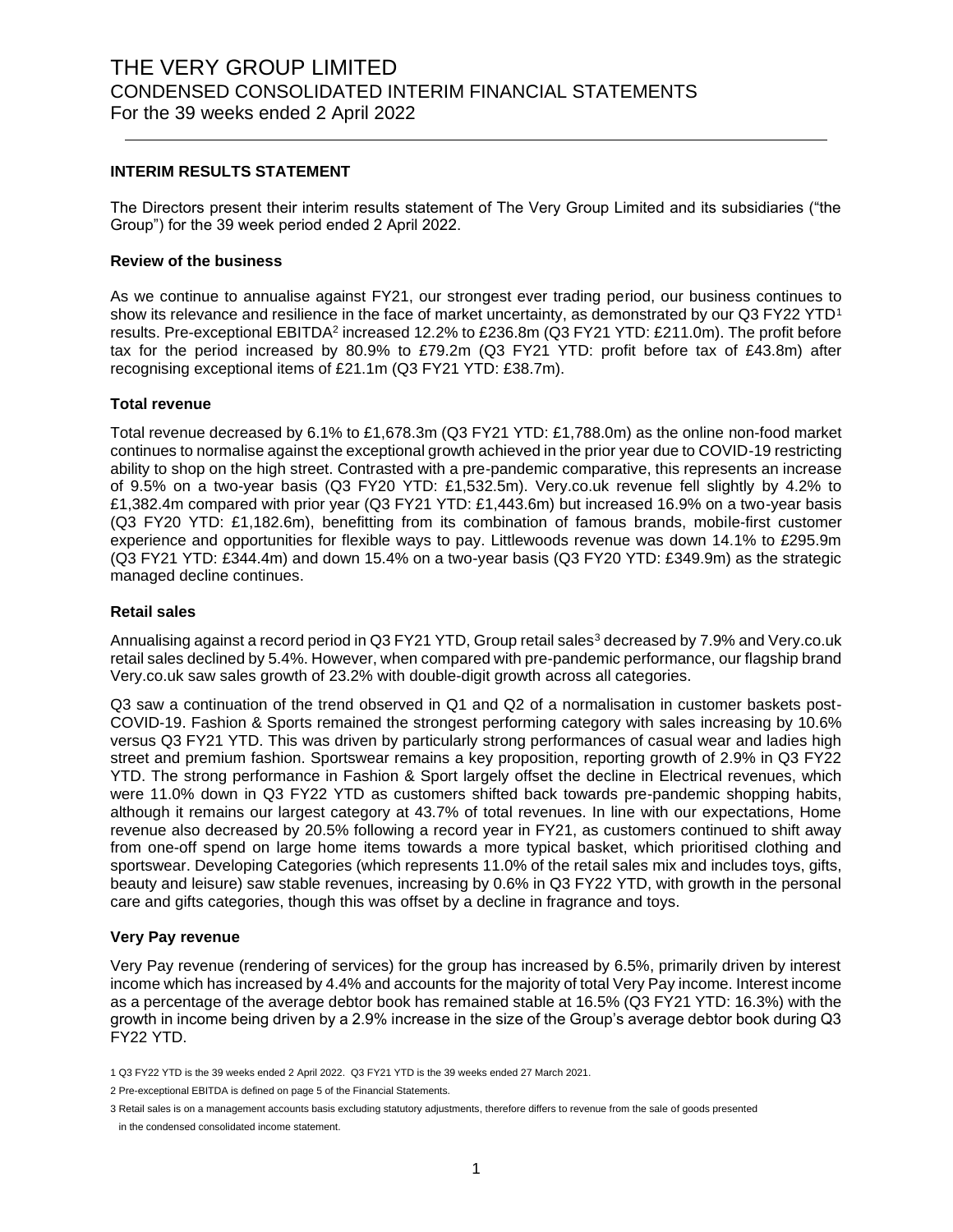### **INTERIM RESULTS STATEMENT (continued)**

#### **Gross profit and costs**

Statutory gross margin rate continued to improve against prior year, increasing by 1.7% pts to 36.7% (Q3 FY21 YTD: 35.0%), reflecting the growth in financial services revenue and reduction in bad debt which has offset a slight decline in retail margin.

\_\_\_\_\_\_\_\_\_\_\_\_\_\_\_\_\_\_\_\_\_\_\_\_\_\_\_\_\_\_\_\_\_\_\_\_\_\_\_\_\_\_\_\_\_\_\_\_\_\_\_\_\_\_\_\_\_\_

In a continuation of the trend observed in the YTD, the bad debt expense as a percentage of the average debtor book remained lower than prior year at 4.1% (Q3 FY21 YTD: 4.9%), reflecting our continued investment in improving our credit decisioning processes. Bad debt remains a core focus area for the group and is continually monitored.

Distribution expenses before exceptional costs amortisation and depreciation decreased by £7.6m to £170.0m (Q3 FY21 YTD: £177.6m) but increased slightly as a percentage of revenue to 10.1% (Q3 FY21: 9.9%) owing to increased carrier costs. Administrative expenses before exceptional items, amortisation and depreciation were £210.5m (Q3 FY21 YTD: £238.0m) which as a percentage of revenue is 12.5% (Q3 FY21 YTD: 13.3%). This decrease is driven by savings made as part of a continued focus on managing the cost base. Total operating costs, excluding exceptional items, depreciation and amortisation, as a percentage of revenue decreased to 22.7% (Q3 FY21 YTD: 23.2%).

#### **Pre-exceptional EBITDA and underlying EBITDA**

Pre-exceptional EBITDA increased 12.2% to £236.8m (Q3 FY21 YTD: £211.0m). As a percentage of Group sales, the pre-exceptional EBITDA margin<sup>4</sup> increased 2.3%pts to 14.1% compared to the prior year (Q3 FY21 YTD: 11.8%). The higher pre-exceptional EBITDA reflects continued Very Pay revenue growth and strong cost control. Underlying EBITDA<sup>5</sup>, which excludes fair value and pension adjustments, increased 8.3% to £231.4 (Q3 FY21 YTD: £213.7m).

#### **Finance costs**

Net finance costs (before exceptional items) increased slightly to £78.0m (Q3 FY21 YTD: £76.9m) due to increased securitisation interest (owing to higher underlying market rates) and increased drawdowns on the revolving credit facility offsetting the benefit of the reduced interest rate on our refinanced senior secured notes issued in August 2021.

#### **Exceptional items**

Exceptional items of £21.1m (Q3 FY21 YTD: £38.7m) have been recognised in the period with £13.7m relating to costs incurred in Q1 as part of the refinancing of the £550m bond with the new £575m bond. The remaining balance includes £8.3m of professional fees relating to corporate projects which has been offset by a £0.9m credit relating to provision releases, previously recognised in exceptionals. Q3 FY21 YTD costs predominantly relate to regulatory costs and associated administrative expenses as well as exceptional costs associated with the move to East Midlands Gateway.

#### **Taxation**

The tax charge in the income statement of £14.0m is based on management's best estimate of the full year effective tax rate based on estimated full year profits (Q3 FY21 YTD: charge £8.5m). For the 39 weeks ended 2 April 2022 the effective tax rate that has been applied is 18% (27 March 2021: 19%). The tax charge includes a £4.0m credit in relation to exceptional items charged in the period (Q3 FY21 YTD: £7.4m credit).

<sup>4</sup> Pre-exceptional EBITDA margin is defined on page 4 of the Financial Statements

<sup>5</sup> Underlying EBITDA is defined on page 5 of the Financial Statements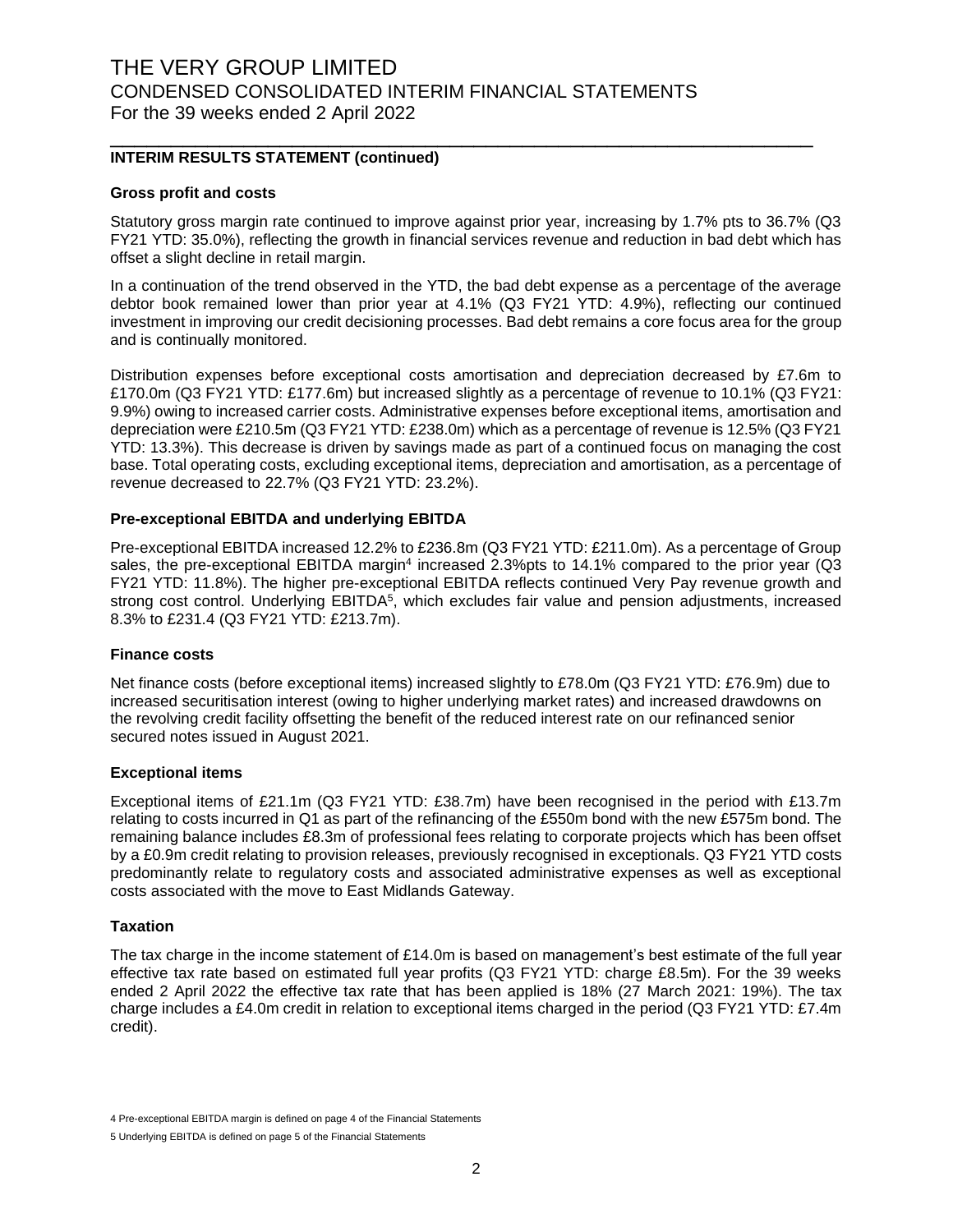### **INTERIM RESULTS STATEMENT (continued)**

#### **Statement of cash flows**

Cash and cash equivalents decreased by £36.4m to £41.7m during the period (Q3 FY21 YTD: net cash and cash equivalents decreased by £113.9m to £92.5m).

\_\_\_\_\_\_\_\_\_\_\_\_\_\_\_\_\_\_\_\_\_\_\_\_\_\_\_\_\_\_\_\_\_\_\_\_\_\_\_\_\_\_\_\_\_\_\_\_\_\_\_\_\_\_\_\_\_\_

The lower year-on-year cash outflow is driven by relatively consistent net cash outflows from operating activities year on year (Q3 FY22: £112.9m, Q3 FY21: £110.4m) and higher net cash outflows from investing activities year on year (Q3 FY22: £60.0m, Q3 FY21: £49.4m), offset by higher net cash inflows from financing activities of £136.5m in Q3 FY22 compared with £45.9m in Q3 FY21.

The cash outflow from operating activities is driven by i) the movement in inventories, which shows a smaller outflow in Q3 FY22 driven by a higher opening inventory position in FY22 than in FY21 as a result of strong trading in Q4 FY20, ii) the increase in trade and other receivables, which reflects continued growth in the Very Debtor book and the timing of prepayments, and iii) the movement in trade and other payables, resulting in a cash outflow in the current year, as a consequence of the prior year's higher investment in stock ahead of higher anticipated sales in Q3 FY21 compared with Q3 FY22.

Cash outflows in respect of capital additions for the period of £60.0m (Q3 FY21 YTD: £49.5m) were across business-as-usual and strategic investments.

The cash inflow from financing activities is comprised of i) increased proceeds from the secured revolving credit facility of £102.4m in the current year compared with the prior year (Q3 FY21: £63.4m), ii) drawing of the secured revolving credit facility by £60.0m in the current year which was not present in the prior year period, and iii) dividends paid to the parent company of £25.0m (Q3 FY21: nil).

#### **Financial position**

Increase in equity of £45.2m to £255.2m (3 July 2021: equity £210.0m, 27 March 2021: equity £134.9m) was driven by Comprehensive Income for the period of £70.2m, offset by the dividend paid of £25.0m.

Inventory held at 2 April 2022 increased against the 3 July 2021 position to £123.1m (3 July 2021: £102.2m, 27 March 2021: £112.7m), with the increase against Q3 last year owing to sales ahead of expectations last year, depressing the balance at quarter end. Trade and other receivables at 2 April 2022 increased against the 3 July 2021 position to £2,214.9m (3 July 2021: £2,075.5m, 27 March 2021: £2,182.2m), largely due to the growth of the Very Pay debtor book. Trade and other payables at 2 April 2022 decreased to £481.2m (3 July 2021: £566.1m, 27 March 2021: £586.0m).

The regulatory provision at 2 April 2022 has decreased against the 3 July 2021 position to £4.1m (3 July 2021: £11.1m, 27 March 2021: £17.2m) following £7.0m payments being made in the 9 month period. The remaining provision is based on an estimate of the remaining payments with £1.1m expected to be fully utilised within 12 months. The remaining £3.0m is expected to be utilised after 12 months.

Total lease liabilities at 2 April 2022 decreased to £164.6m from 3 July 2021 position (3 July 2021: £178.3m, 27 March 2021: £148.1m), as the liability has unwound.

Securitisation borrowings increased to £1,491.6m from the year end position (3 July 2021: £1,389.2m, 27 March 2021: £1,448.8m), driven by the increase in gross trade debtors. The securitisation borrowings figure includes £24.6m (3 July 2021: £25.2m, 27 March 2021: £25.6m) relating to the balance sheet receivables of Shop Direct Ireland Limited. During the period, the UK securitisation was extended for a further year to January 2025. The UK securitisation has a total facility size of £1,735.0m. The Ireland facility was extended in the prior year and has a total maximum commitment of €35.0m which expires in December 2024.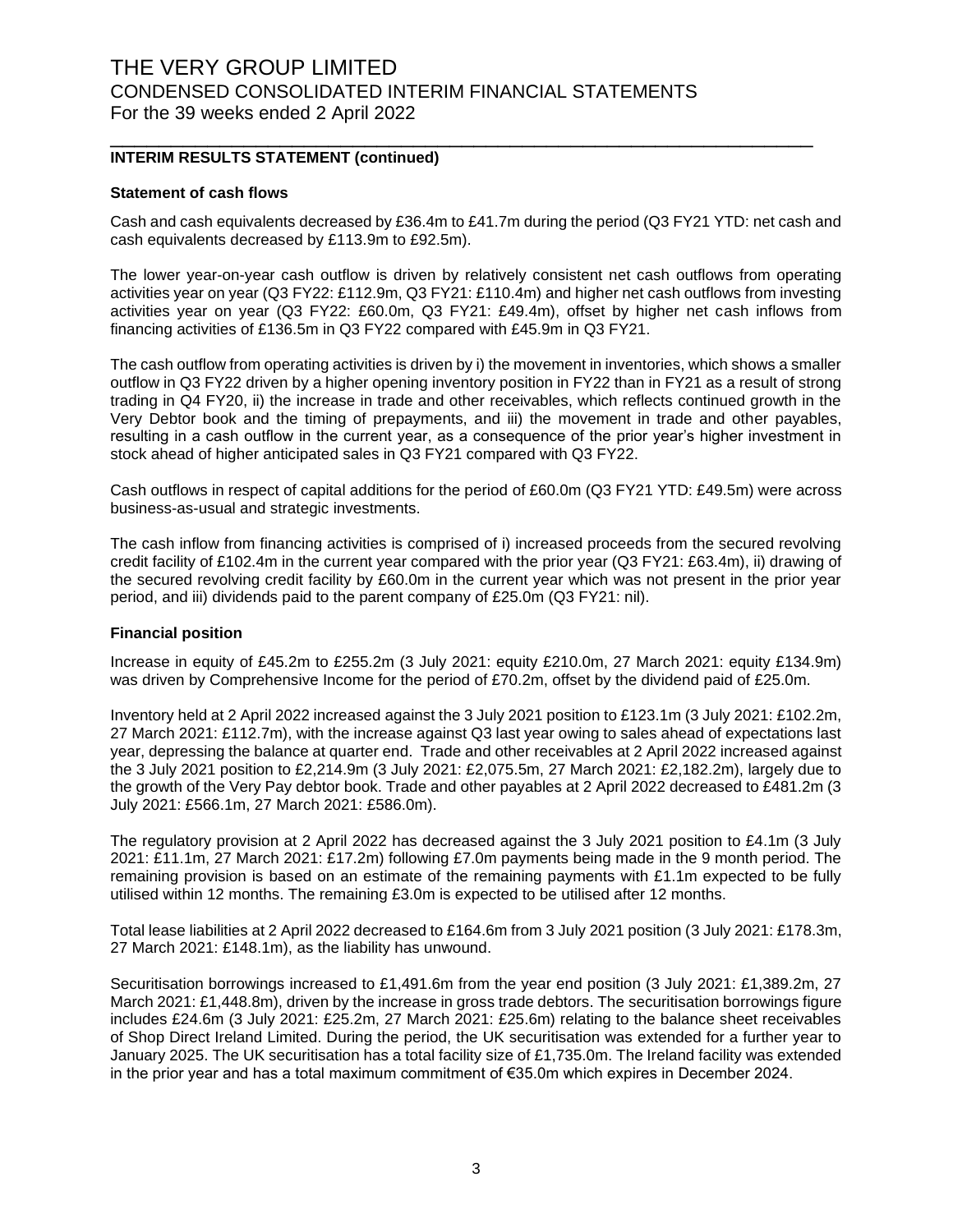#### **INTERIM RESULTS STATEMENT (continued)**

#### **Principal risks and uncertainties**

The principal risks and uncertainties are as disclosed in the Group's consolidated financial statements for the period ended 3 July 2021.

\_\_\_\_\_\_\_\_\_\_\_\_\_\_\_\_\_\_\_\_\_\_\_\_\_\_\_\_\_\_\_\_\_\_\_\_\_\_\_\_\_\_\_\_\_\_\_\_\_\_\_\_\_\_\_\_\_\_

#### **Going concern**

In determining that the Group's accounts can be prepared on a going concern basis, the Directors considered the Group's business activities together with factors likely to affect its future development, performance and its financial position including cash flows, liquidity position and borrowing facilities (£2,216.6m<sup>6</sup> total borrowings with £150.0m<sup>6</sup> due within 12 months and £2,066.6m<sup>6</sup> due within 5 years). The Group has the following facilities; UK Securitisation facility of £1,735.0m, with £50.0m expiring in December 2023 and £1,685.0m expiring in January 2025, Ireland securitisation facility of €35.0m expiring in December 2024, Senior secured notes of £575.0m maturing in August 2026 and a revolving credit facility of £150.0m expiring in February 2026. Further detail on the going concern position of the group is included in note 2 to the Financial Statements.

#### **Alternative performance measures**

The Group uses a number of measures to assess financial performance that are not defined within IFRS and are widely referred to as 'Alternative Performance Measures' ("APMs"). The Directors use these measures to review the performance of the Group, as evidenced by their inclusion in the monthly Group Performance Report which is presented to the Board. Underlying EBITDA is an important APM as it provides the best indication of the underlying trading performance of the Group.

#### **Reconciliation of operating profit to pre-exceptional EBITDA**

|                                            | 39 weeks to<br>2 April<br>2022 | 39 weeks to<br>27 March<br>2021 | 53 weeks to<br>3 July<br>2021 |
|--------------------------------------------|--------------------------------|---------------------------------|-------------------------------|
|                                            | £m                             | £m                              | £m                            |
| Operating profit                           | 170.9                          | 120.7                           | 188.6                         |
| Exclusion of exceptional items             | 7.4                            | 38.7                            | 41.3                          |
| Operating profit before exceptional items  | 178.3                          | 159.4                           | 229.9                         |
| Exclusion of depreciation and amortisation | 58.5                           | 51.6                            | 70.4                          |
| <b>Pre-exceptional EBITDA</b>              | 236.8                          | 211.0                           | 300.3                         |

#### **Reconciliation of pre-exceptional EBITDA to pre-exceptional EBITDA margin**

|                                      | 39 weeks to<br>2 April<br>2022 | 39 weeks to<br>27 March<br>2021 | 53 weeks to<br>3 July<br>2021 |
|--------------------------------------|--------------------------------|---------------------------------|-------------------------------|
|                                      | £ m                            | £m                              | £m                            |
| Pre-exceptional EBITDA               | 236.8                          | 211.0                           | 300.3                         |
| Total revenue                        | 1,678.3                        | 1788.0                          | 2,317.1                       |
| <b>Pre-exceptional EBITDA margin</b> | 14.1%                          | 11.8%                           | 13.0%                         |

6 The borrowing facilities presented here are at their nominal values. The primary financial statements and the notes to the financial present the facilities at values determined in accordance with IFRS 9 and as such will differ from the values shown here.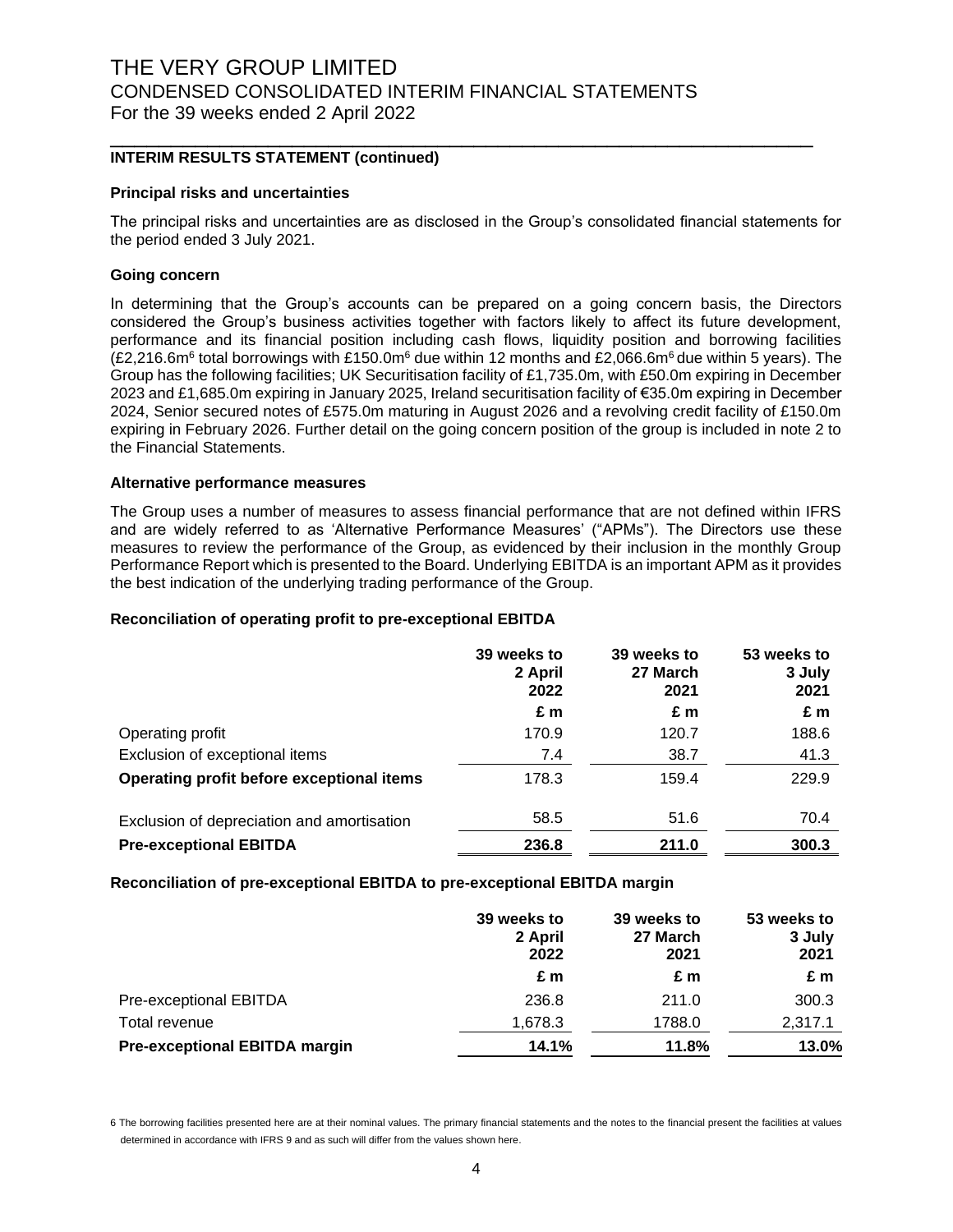\_\_\_\_\_\_\_\_\_\_\_\_\_\_\_\_\_\_\_\_\_\_\_\_\_\_\_\_\_\_\_\_\_\_\_\_\_\_\_\_\_\_\_\_\_\_\_\_\_\_\_\_\_\_\_\_\_\_

### **INTERIM RESULTS STATEMENT (continued)**

#### **Alternative performance measures (continued)**

### **Reconciliation of operating profit to underlying EBITDA**

|                                                 | 39 weeks to<br>2 April<br>2022 | 39 weeks to<br>27 March<br>2021 | 53 weeks to<br>3 July<br>2021 |
|-------------------------------------------------|--------------------------------|---------------------------------|-------------------------------|
|                                                 | £ m                            | £ m                             | £m                            |
| Operating profit                                | 170.9                          | 120.7                           | 188.6                         |
| <b>Exceptional items</b>                        | 7.4                            | 38.7                            | 41.3                          |
| Operating profit before exceptional items       | 178.3                          | 159.4                           | 229.9                         |
| Depreciation and Amortisation                   | 58.5                           | 51.6                            | 70.4                          |
| <b>Pre-exceptional EBITDA</b>                   | 236.8                          | 211.0                           | 300.3                         |
| Adjusted for:                                   |                                |                                 |                               |
| Fair value adjustments to financial instruments | (4.0)                          | 4.8                             | 3.1                           |
| Fair value adjustments to trade creditors       | (1.4)                          | (2.7)                           | (3.1)                         |
| Pension adjustments                             |                                | 0.6                             | $0.2^{\circ}$                 |
| <b>Underlying EBITDA</b>                        | 231.4                          | 213.7                           | 300.5                         |

**Reconciliation of administrative expenses before amortisation, depreciation and exceptional items**

|                                                                                    | 39 weeks to<br>2 April<br>2022 | 39 weeks to<br>27 March<br>2021 | 53 weeks to<br>3 July<br>2021 |
|------------------------------------------------------------------------------------|--------------------------------|---------------------------------|-------------------------------|
|                                                                                    | £ m                            | £m                              | £m                            |
| Administrative expenses                                                            | 273.7                          | 320.0                           | 409.4                         |
| Amortisation charged to administrative expenses                                    | (44.1)                         | (39.8)                          | (54.8)                        |
| Depreciation charged to administrative expenses                                    | (11.7)                         | (11.8)                          | (15.6)                        |
| Exceptional items                                                                  | (7.4)                          | (30.4)                          | (32.9)                        |
| Administrative expenses before amortisation,<br>depreciation and exceptional items | 210.5                          | 238.0                           | 306.1                         |

#### **Reconciliation of distribution costs before amortisation, depreciation and exceptional items**

|                                                                               | 39 weeks to<br>2 April<br>2022 | 39 weeks to<br>27 March<br>2021 | 53 weeks to 3<br>July<br>2021 |
|-------------------------------------------------------------------------------|--------------------------------|---------------------------------|-------------------------------|
|                                                                               | £ m                            | £m                              | £m                            |
| Distribution costs                                                            | 172.7                          | 185.9                           | 250.0                         |
| Depreciation charged to distribution costs                                    | (2.7)                          |                                 |                               |
| <b>Exceptional items</b>                                                      |                                | (8.3)                           | (8.4)                         |
| Distribution costs before amortisation,<br>depreciation and exceptional items | 170.0                          | 177.6                           | 241.6                         |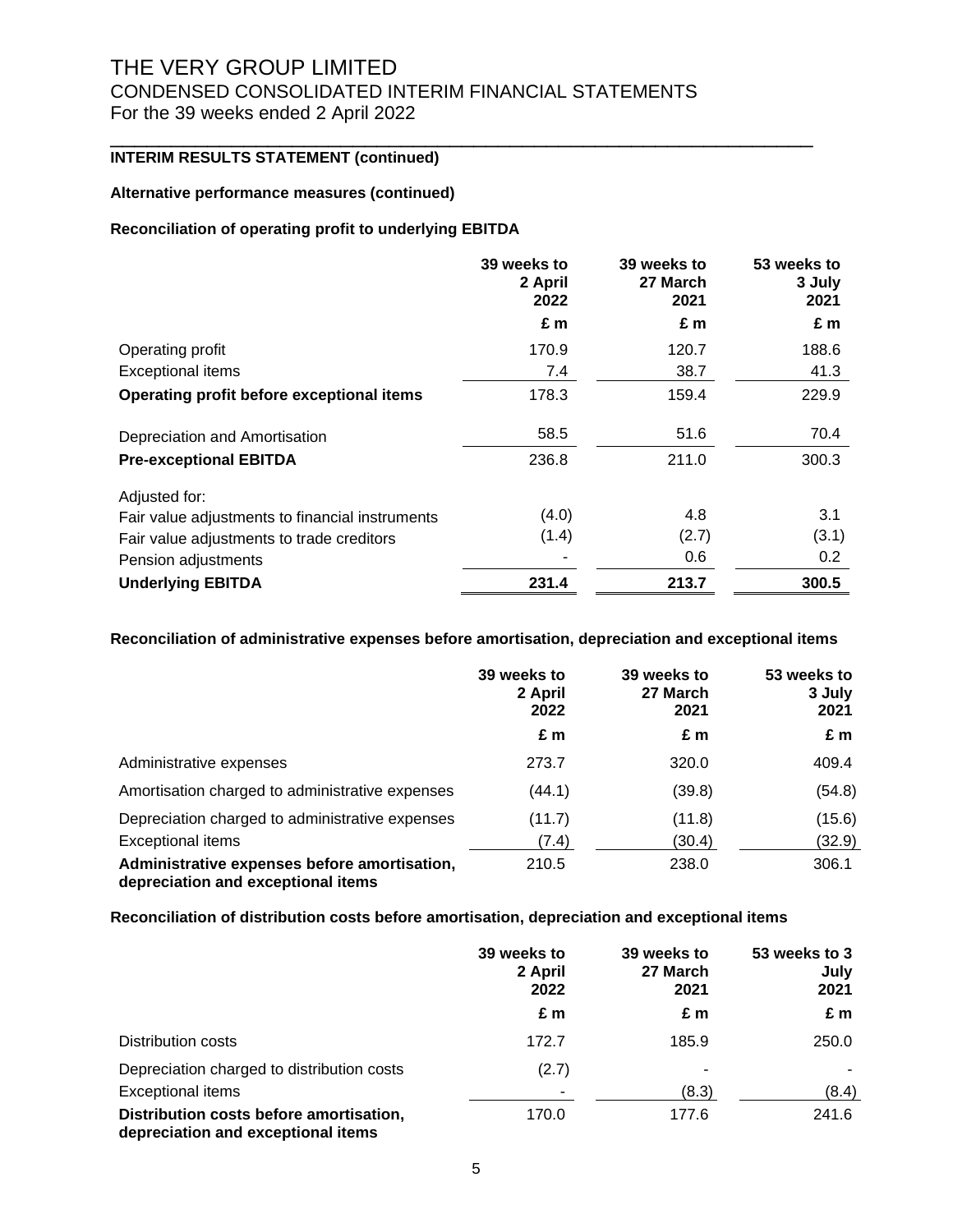\_\_\_\_\_\_\_\_\_\_\_\_\_\_\_\_\_\_\_\_\_\_\_\_\_\_\_\_\_\_\_\_\_\_\_\_\_\_\_\_\_\_\_\_\_\_\_\_\_\_\_\_\_\_\_\_\_\_

## UNAUDITED CONDENSED CONSOLIDATED INCOME STATEMENT

|                                                                 |                |                      | 39 weeks to 2 April<br>2022<br>(unaudited)       |                     |                                     | 39 weeks to 27 March<br>2021<br>(unaudited) |              |                                                 | 53 weeks to 3 July<br>2021<br>(audited) |                     |
|-----------------------------------------------------------------|----------------|----------------------|--------------------------------------------------|---------------------|-------------------------------------|---------------------------------------------|--------------|-------------------------------------------------|-----------------------------------------|---------------------|
|                                                                 | <b>Notes</b>   | Pre-<br>items<br>£'m | exceptional Exceptional<br>items (Note 4)<br>£'m | <b>Total</b><br>£'m | Pre-<br>exceptional<br>items<br>£'m | <b>Exceptional</b><br>items (Note 4)<br>£'m | Total<br>£'m | Pre-<br>exceptional Exceptional<br>items<br>£'m | items (Note 4)<br>£'m                   | <b>Total</b><br>£'m |
| Sale of goods                                                   |                | 1,378.9              | ÷,                                               | 1,378.9             | 1,507.0                             | $\blacksquare$                              | 1,507.0      | 1,957.5                                         |                                         | 1,957.5             |
| Rendering of services                                           |                | 299.4                | ÷,                                               | 299.4               | 281.0                               | $\blacksquare$                              | 281.0        | 359.6                                           | $\blacksquare$                          | 359.6               |
| <b>Total revenue</b>                                            | 3              | 1,678.3              | $\blacksquare$                                   | 1,678.3             | 1,788.0                             | $\blacksquare$                              | 1,788.0      | 2,317.1                                         | $\blacksquare$                          | 2,317.1             |
| Cost of sales                                                   |                | (1,063.2)            | ÷,                                               | (1,063.2)           | (1, 162.6)                          | $\blacksquare$                              | (1, 162.6)   | (1,470.9)                                       |                                         | (1,470.9)           |
| <b>Gross profit</b>                                             |                | 615.1                | $\blacksquare$                                   | 615.1               | 625.4                               | ÷,                                          | 625.4        | 846.2                                           |                                         | 846.2               |
| Distribution costs                                              |                | (172.7)              | ä,                                               | (172.7)             | (177.6)                             | (8.3)                                       | (185.9)      | (241.6)                                         | (8.4)                                   | (250.0)             |
| Administrative costs                                            |                | (266.3)              | (7.4)                                            | (273.7)             | (289.6)                             | (30.4)                                      | (320.0)      | (376.5)                                         | (32.9)                                  | (409.4)             |
| Other operating income                                          |                | 2.2                  |                                                  | 2.2                 | 1.2                                 |                                             | 1.2          | 1.8                                             |                                         | 1.8                 |
| <b>Operating profit</b>                                         | 3              | 178.3                | (7.4)                                            | 170.9               | 159.4                               | (38.7)                                      | 120.7        | 229.9                                           | (41.3)                                  | 188.6               |
| Finance income                                                  |                |                      |                                                  |                     | 0.1                                 | $\blacksquare$                              | 0.1          | 0.2                                             |                                         | 0.2                 |
| Finance costs                                                   |                | (78.0)               | (13.7)                                           | (91.7)              | (77.0)                              |                                             | (77.0)       | (107.1)                                         |                                         | (107.1)             |
| Profit before tax                                               |                | 100.3                | (21.1)                                           | 79.2                | 82.5                                | (38.7)                                      | 43.8         | 123.0                                           | (41.3)                                  | 81.7                |
| Tax (charge)/credit                                             | $\overline{7}$ | (18.0)               | 4.0                                              | (14.0)              | (15.9)                              | 7.4                                         | (8.5)        | 20.2                                            | 7.4                                     | 27.6                |
| Profit/(Loss) for the<br>period                                 |                | 82.3                 | (17.1)                                           | 65.2                | 66.6                                | (31.3)                                      | 35.3         | 143.2                                           | (33.9)                                  | 109.3               |
| Profit/(Loss)<br>attributable to equity<br>holders of the Group |                | 82.3                 | (17.1)                                           | 65.2                | 66.6                                | (31.3)                                      | 35.3         | 143.2                                           | (33.9)                                  | 109.3               |

The above results were derived from continuing operations.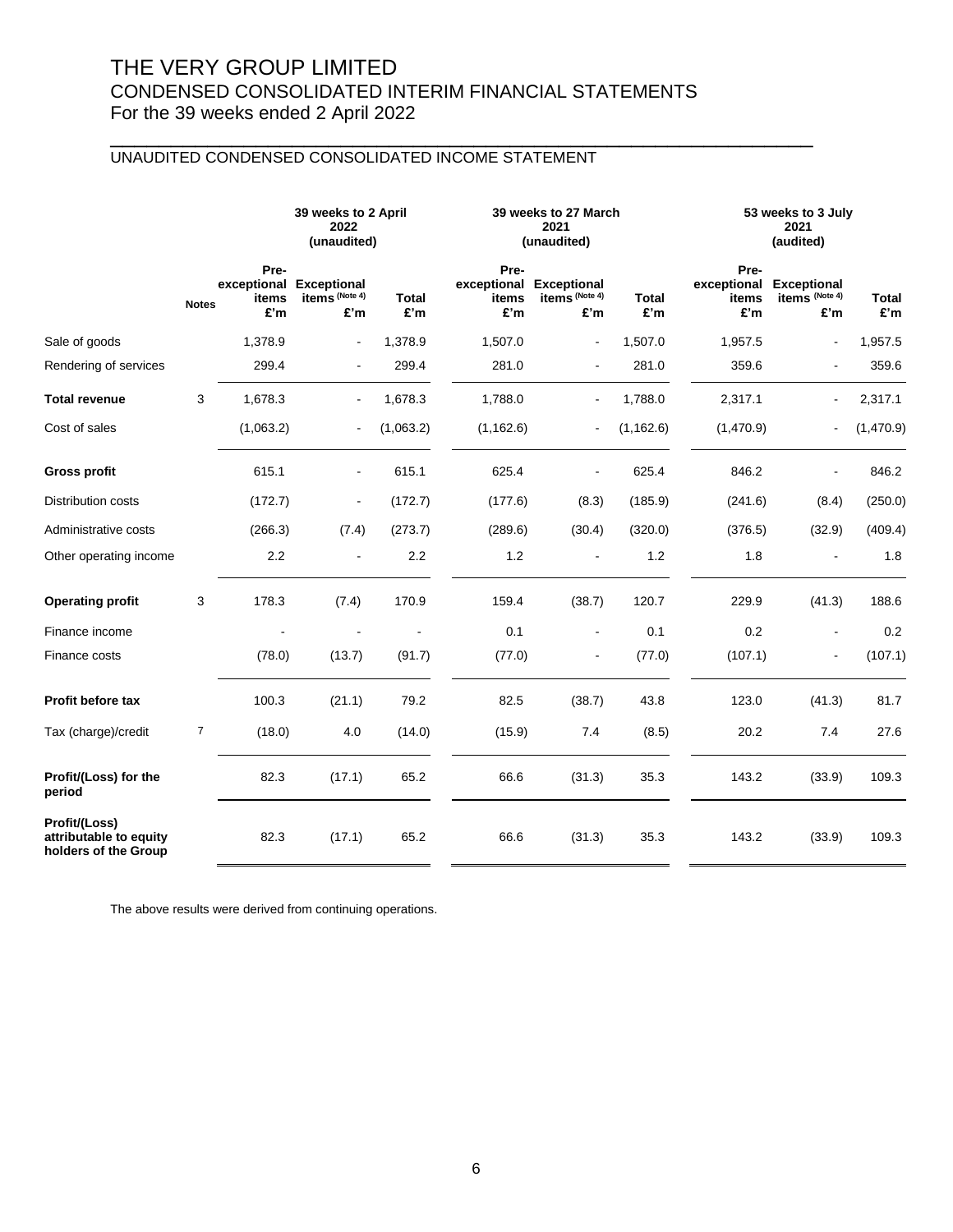## **UNAUDITED CONDENSED CONSOLIDATED STATEMENT OF COMPREHENSIVE INCOME**

|                                                                                                                                                              | <b>Notes</b>   | 39 weeks to<br>2 April<br>2022<br>(unaudited)<br>£'m | 39 weeks to<br>27 March<br>2021<br>(unaudited)<br>£'m | 53 weeks to<br>3 July<br>2021<br>(audited)<br>£'m |
|--------------------------------------------------------------------------------------------------------------------------------------------------------------|----------------|------------------------------------------------------|-------------------------------------------------------|---------------------------------------------------|
| Profit for the period                                                                                                                                        |                | 65.2                                                 | 35.3                                                  | 109.3                                             |
| Items that will not be reclassified<br>subsequently to profit or loss:<br>Remeasurement on retirement benefit<br>obligations before tax<br>Income tax effect | $\overline{7}$ | 8.6<br>(2.2)                                         | 40.6<br>(0.1)                                         | 50.4<br>(8.7)                                     |
|                                                                                                                                                              |                |                                                      |                                                       |                                                   |
| Other comprehensive income for the period for<br>items that will not be reclassified subsequently<br>to profit or loss                                       |                | 6.4                                                  | 40.5                                                  | 41.7                                              |
| Items that may be reclassified subsequently                                                                                                                  |                |                                                      |                                                       |                                                   |
| to profit or loss:<br>Foreign currency translation loss                                                                                                      |                | (1.4)                                                | (1.5)                                                 | (1.6)                                             |
| Other comprehensive income for the period                                                                                                                    |                | 5.0                                                  | 39.0                                                  | 40.1                                              |
| Total comprehensive income attributable to:<br>Equity holders of the company                                                                                 |                | 70.2                                                 | 74.3                                                  | 149.4                                             |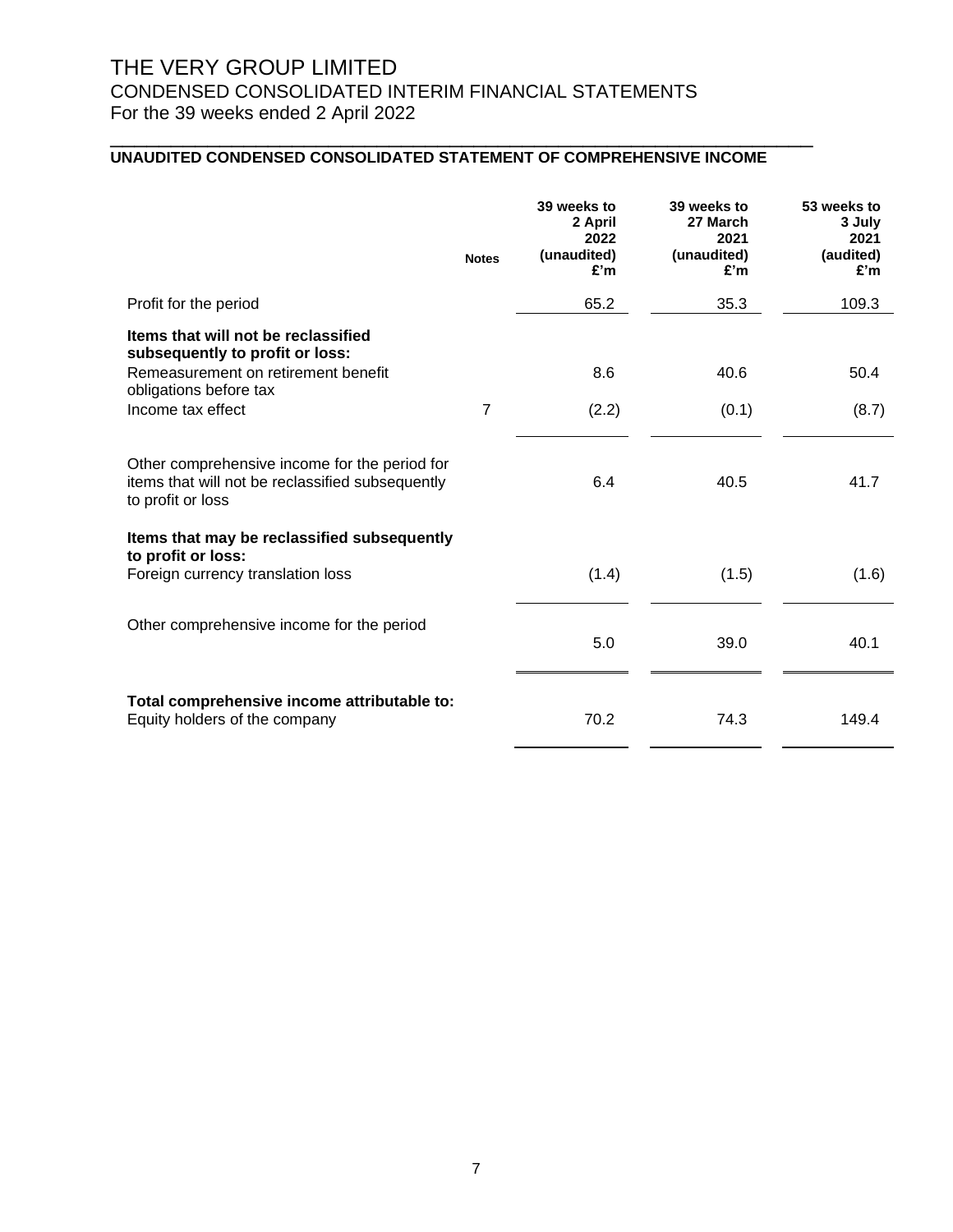## **UNAUDITED CONDENSED CONSOLIDATED STATEMENT OF FINANCIAL POSITION**

|                                              | <b>Notes</b> | 2 April 2022<br>(unaudited)<br>£'m | 27 March 2021<br>(unaudited)<br>£'m | 3 July 2021<br>(audited)<br>£'m |
|----------------------------------------------|--------------|------------------------------------|-------------------------------------|---------------------------------|
| <b>Assets</b>                                |              |                                    |                                     |                                 |
| <b>Non-current assets</b>                    |              |                                    |                                     |                                 |
| Goodwill                                     |              | 202.5                              | 202.5                               | 202.5                           |
| Intangible assets                            |              | 260.0                              | 240.1                               | 246.8                           |
| Property, plant and equipment                |              | 23.2                               | 11.1                                | 25.7                            |
| Right-of-use assets<br>Deferred tax assets   |              | 149.9<br>178.6                     | 136.0<br>162.1                      | 164.1<br>194.2                  |
|                                              |              |                                    |                                     |                                 |
|                                              |              | 814.2                              | 751.8                               | 833.3                           |
| <b>Current assets</b>                        |              |                                    |                                     |                                 |
| Inventories                                  |              | 123.1                              | 112.7                               | 102.2                           |
| Trade and other receivables                  | 6            | 2,214.9                            | 2,182.2                             | 2,075.5                         |
| Income tax asset                             |              | 1.1                                | 4.7                                 | 1.5                             |
| Cash at bank                                 | 10           | 41.7                               | 92.5                                | 78.1                            |
| Derivative financial instruments             | 5            | 3.4                                |                                     |                                 |
|                                              |              | 2,384.2                            | 2,392.1                             | 2,257.3                         |
| <b>Total assets</b>                          |              | 3,198.4                            | 3,143.9                             | 3,090.6                         |
| <b>Equity</b>                                |              |                                    |                                     |                                 |
| Share capital                                | 11           | (200.0)                            | (200.0)                             | (200.0)                         |
| Accumulated (profit)/deficit                 |              | (55.2)                             | 65.1                                | (10.0)                          |
|                                              |              |                                    |                                     |                                 |
| Equity attributable to owners of the company |              | (255.2)                            | (134.9)                             | (210.0)                         |
| <b>Non-current liabilities</b>               |              |                                    |                                     |                                 |
| Loans and borrowings                         | 9            | (575.6)                            | (550.0)                             | (550.0)                         |
| Securitisation facility                      | 9            | (1,491.6)                          | (1,448.8)                           | (1,389.2)                       |
| Retirement benefit obligations               | 12           | (1.6)                              | (1.0)                               | (1.6)                           |
| Deferred income                              |              | (26.5)                             | (27.7)                              | (26.4)                          |
| Lease liabilities                            |              | (152.3)                            | (139.8)                             | (166.7)                         |
|                                              |              | (2, 247.6)                         | (2, 167.3)                          | (2, 133.9)                      |
| <b>Current liabilities</b>                   |              |                                    |                                     |                                 |
| Trade and other payables                     |              | (481.2)                            | (586.0)                             | (566.1)                         |
| Loans and borrowings                         | 9            | (148.4)                            | (150.0)                             | (90.0)                          |
| Retirement benefit obligations               | 12           |                                    | (18.7)                              | (8.7)                           |
| Lease liabilities                            |              | (12.3)                             | (8.3)                               | (11.6)                          |
| Deferred income                              |              | (44.7)                             | (48.4)                              | (48.6)                          |
| Provisions                                   | 8            | (9.0)                              | (28.0)                              | (21.1)                          |
| Derivative financial instruments             | 5            |                                    | (2.3)                               | (0.6)                           |
|                                              |              | (695.6)                            | (841.7)                             | (746.7)                         |
| <b>Total liabilities</b>                     |              | (2,943.2)                          | (3,009.0)                           | (2,880.6)                       |
| <b>Total equity and liabilities</b>          |              | (3, 198.4)                         | (3, 143.9)                          | (3,090.6)                       |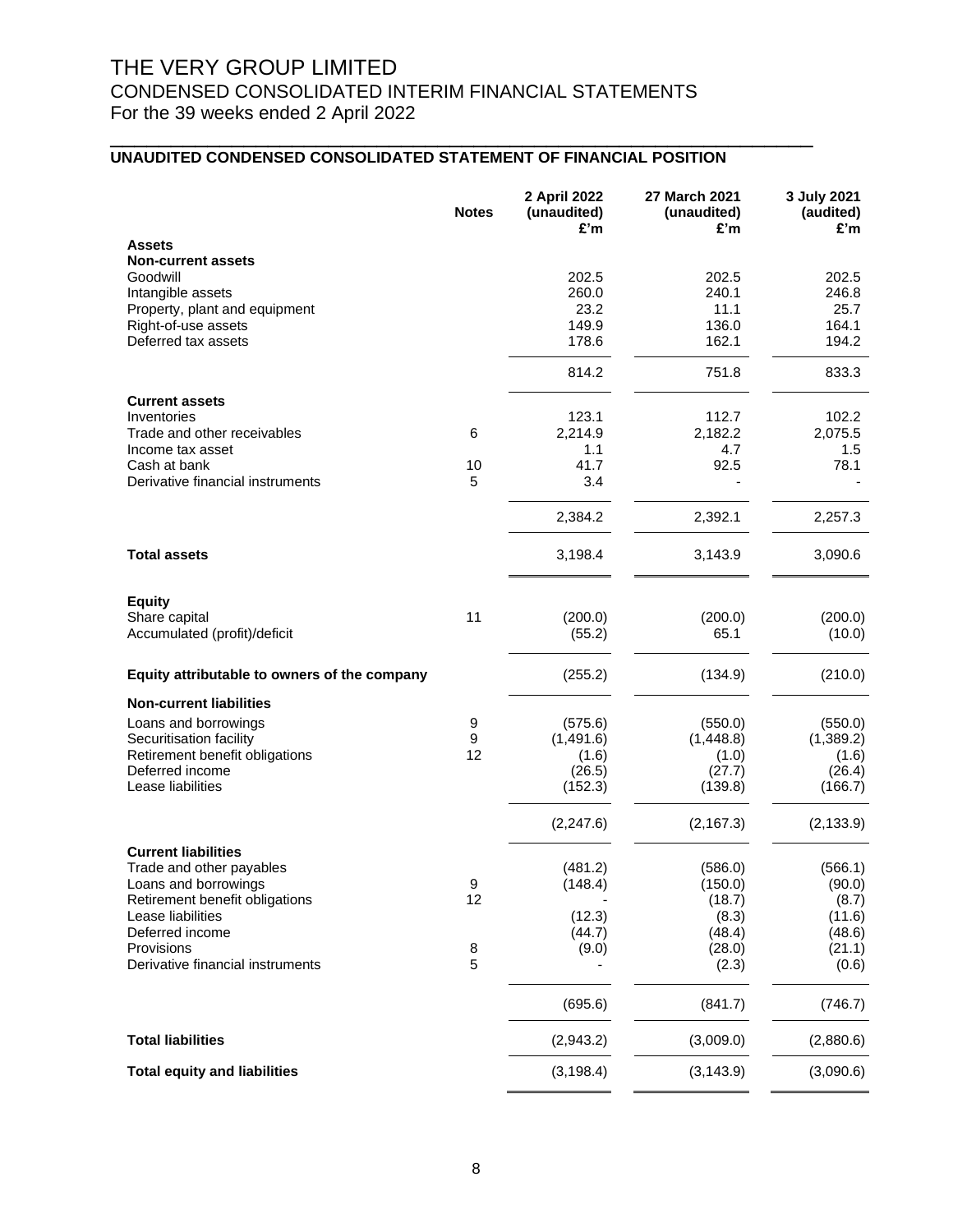## **UNAUDITED CONDENSED CONSOLIDATED STATEMENT OF CHANGES IN EQUITY**

|                                                                    | <b>Share</b><br>capital<br>£'m | <b>Accumulated</b><br>profit/(deficit)<br>£'m | Total<br>£'m   |
|--------------------------------------------------------------------|--------------------------------|-----------------------------------------------|----------------|
| Changes in equity for the 39 weeks to 2 April 2022<br>(unaudited)  |                                |                                               |                |
| Balance as at 4 July 2021                                          | 200.0                          | 10.0                                          | 210.0          |
| Profit for the period<br>Other comprehensive income                |                                | 65.2<br>5.0                                   | 65.2<br>5.0    |
| Total comprehensive income<br>Dividend paid to parent company      |                                | 70.2<br>(25.0)                                | 70.2<br>(25.0) |
| Balance as at 2 April 2022                                         | 200.0                          | 55.2                                          | 255.2          |
| Changes in equity for the 39 weeks to 27 March 2021<br>(unaudited) |                                |                                               |                |
| Balance as at 28 June 2020                                         | 200.0                          | (139.4)                                       | 60.6           |
| Profit for the period<br>Other comprehensive income                |                                | 35.3<br>39.0                                  | 35.3<br>39.0   |
| Total comprehensive income                                         |                                | 74.3                                          | 74.3           |
| Balance as at 27 March 2021 (Restated)1                            | 200.0                          | (65.1)                                        | 134.9          |
| Changes in equity for the 53 weeks to 3 July 2021 (audited)        |                                |                                               |                |
| Balance as at 28 June 2020                                         | 200.0                          | (139.4)                                       | 60.6           |
| Profit for the period<br>Other comprehensive expense               |                                | 109.3<br>40.1                                 | 109.3<br>40.1  |
| Total comprehensive income                                         |                                | 149.4                                         | 149.4          |
| Balance as at 3 July 2021                                          | 200.0                          | 10.0                                          | 210.0          |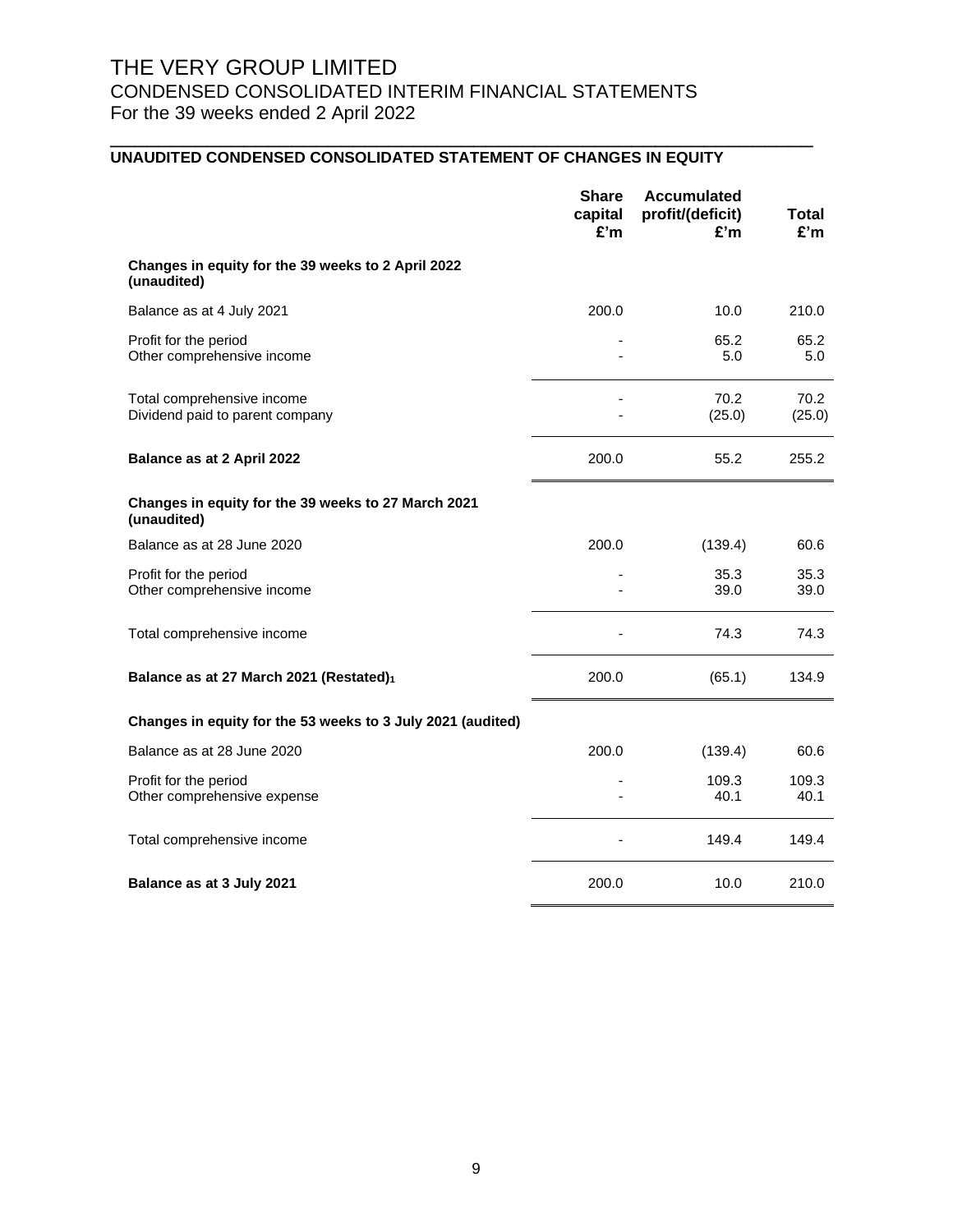# THE VERY GROUP LIMITED

# CONDENSED CONSOLIDATED INTERIM FINANCIAL STATEMENTS For the 39 weeks ended 2 April 2022

## \_\_\_\_\_\_\_\_\_\_\_\_\_\_\_\_\_\_\_\_\_\_\_\_\_\_\_\_\_\_\_\_\_\_\_\_\_\_\_\_\_\_\_\_\_\_\_\_\_\_\_\_\_\_\_\_\_\_ **UNAUDITED CONDENSED CONSOLIDATED STATEMENT OF CASH FLOWS**

|                                                                    | 39 weeks to<br>2 April<br>2022<br>(unaudited)<br>£'m | 39 weeks to<br>27 March<br>2021<br>(unaudited)<br>£'m | 53 weeks to<br>3 July<br>2021<br>(audited)<br>£'m |
|--------------------------------------------------------------------|------------------------------------------------------|-------------------------------------------------------|---------------------------------------------------|
| Cash flows from operating activities                               |                                                      |                                                       |                                                   |
| Profit for the period                                              | 65.2                                                 | 35.3                                                  | 109.3                                             |
| Adjustments for:                                                   |                                                      |                                                       |                                                   |
| Depreciation                                                       | 14.4                                                 | 11.8                                                  | 15.6                                              |
| Amortisation                                                       | 44.1                                                 | 39.8                                                  | 54.8                                              |
| Financial instrument net (gains)/losses through profit and<br>loss | (4.0)                                                | 4.8                                                   | 3.1                                               |
| Finance income                                                     |                                                      | (0.1)                                                 | (0.2)                                             |
| Finance costs                                                      | 91.7                                                 | 77.0                                                  | 106.3                                             |
| Income tax charge/(credit)                                         | 14.0                                                 | 8.5                                                   | (27.6)                                            |
| Decrease in provisions                                             | (12.1)                                               | (97.8)                                                | (104.6)                                           |
| Adjustments for pensions                                           |                                                      | 1.9                                                   | 1.1                                               |
| Operating cash flows before movements in working capital           | 213.3                                                | 81.2                                                  | 157.8                                             |
| Increase in inventories                                            | (20.9)                                               | (47.3)                                                | (36.8)                                            |
| Increase in trade and other receivables                            | (145.2)                                              | (114.3)                                               | (1.0)                                             |
| (Decrease)/Increase in trade and other payables                    | (85.4)                                               | 35.7                                                  | 19.0                                              |
| Cash generated by operations                                       | (38.2)                                               | (44.7)                                                | 139.0                                             |
| Income taxes paid                                                  | (1.4)                                                | (1.0)                                                 | (3.0)                                             |
| Interest paid                                                      | (73.3)                                               | (64.7)                                                | (103.2)                                           |
| Net cash (outflows)/inflows from operating activities              | (112.9)                                              | (110.4)                                               | 32.8                                              |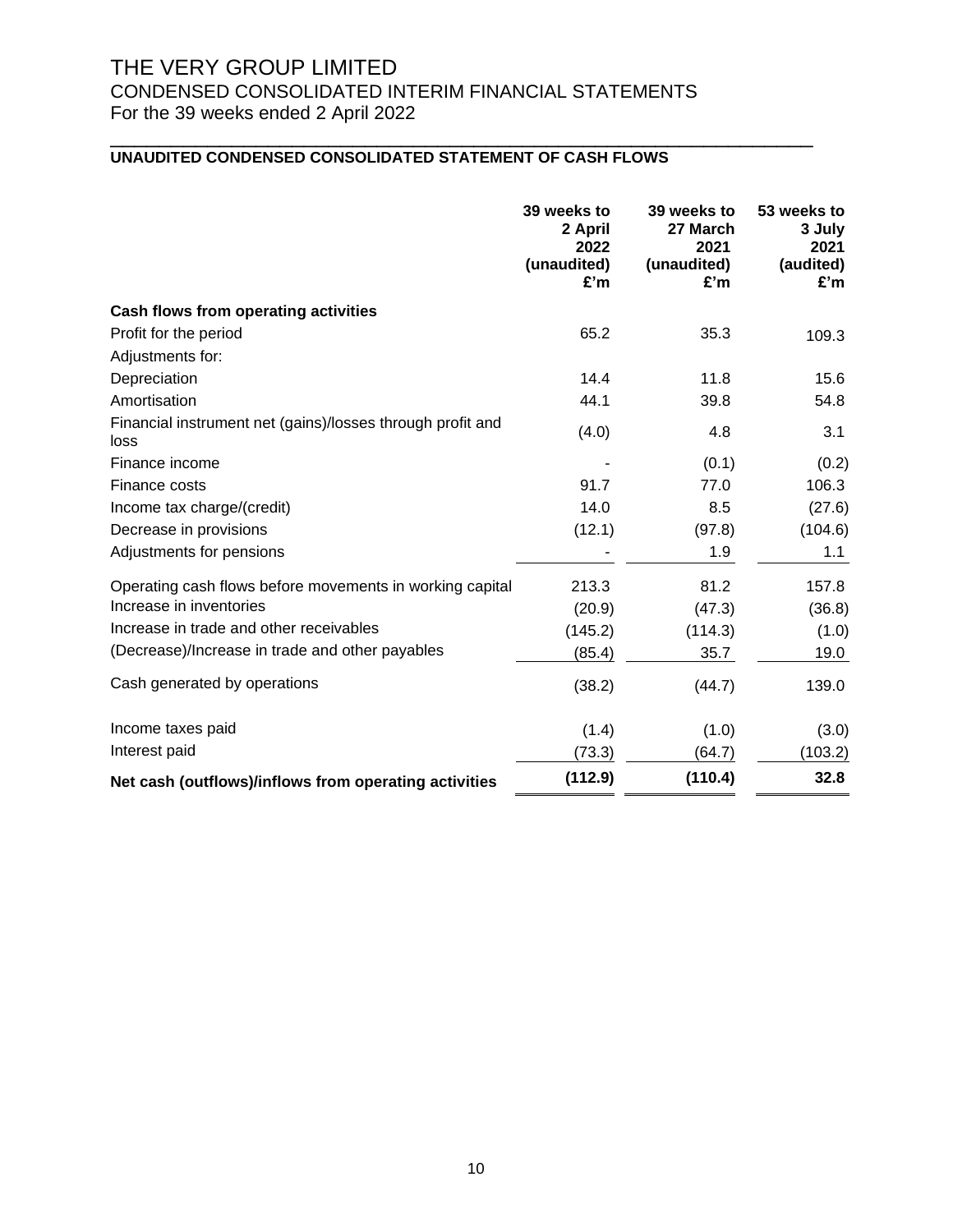## **UNAUDITED CONDENSED CONSOLIDATED CASH FLOW STATEMENT (CONTINUED)**

|                                                                    | 39 weeks to<br>2 April<br>2022<br>(unaudited)<br>£'m | 39 weeks to<br>27 March<br>2021<br>(unaudited)<br>£'m | 53 weeks to<br>3 July<br>2021<br>(audited)<br>£'m |
|--------------------------------------------------------------------|------------------------------------------------------|-------------------------------------------------------|---------------------------------------------------|
| Net cash outflows from operating activities                        | (112.9)                                              | (110.4)                                               | 32.8                                              |
| Cash flows from investing activities                               |                                                      |                                                       |                                                   |
| Interest received                                                  |                                                      | 0.1                                                   | 0.2                                               |
| Acquisitions of property plant and equipment                       | (0.8)                                                | (3.6)                                                 | (18.6)                                            |
| Acquisitions of intangible assets                                  | (59.2)                                               | (45.9)                                                | (67.9)                                            |
| Net cash outflows from investing activities                        | (60.0)                                               | (49.4)                                                | (86.3)                                            |
| Cash flows from financing activities                               |                                                      |                                                       |                                                   |
| Payments of lease liabilities                                      | (15.2)                                               | (17.5)                                                | (18.6)                                            |
| Proceeds from securitisation facility                              | 102.4                                                | 63.4                                                  | 3.8                                               |
| Net proceeds from senior secured notes                             | 25.0                                                 |                                                       |                                                   |
| Payment of bond early redemption premium                           | (10.7)                                               |                                                       |                                                   |
| Proceeds from/ (repayment of) secured revolving credit<br>facility | 60.0                                                 |                                                       | (60.0)                                            |
| Dividends paid to parent company                                   | (25.0)                                               |                                                       |                                                   |
| Net cash inflows/(outflows) from financing activities              | 136.5                                                | 45.9                                                  | (74.8)                                            |
| Net decrease in cash and cash equivalents                          | (36.4)                                               | (113.9)                                               | (128.3)                                           |
| Opening cash and cash equivalents (Note 10)                        | 78.1                                                 | 206.4                                                 | 206.4                                             |
| Closing cash and cash equivalents (Note 10)                        | 41.7                                                 | 92.5                                                  | 78.1                                              |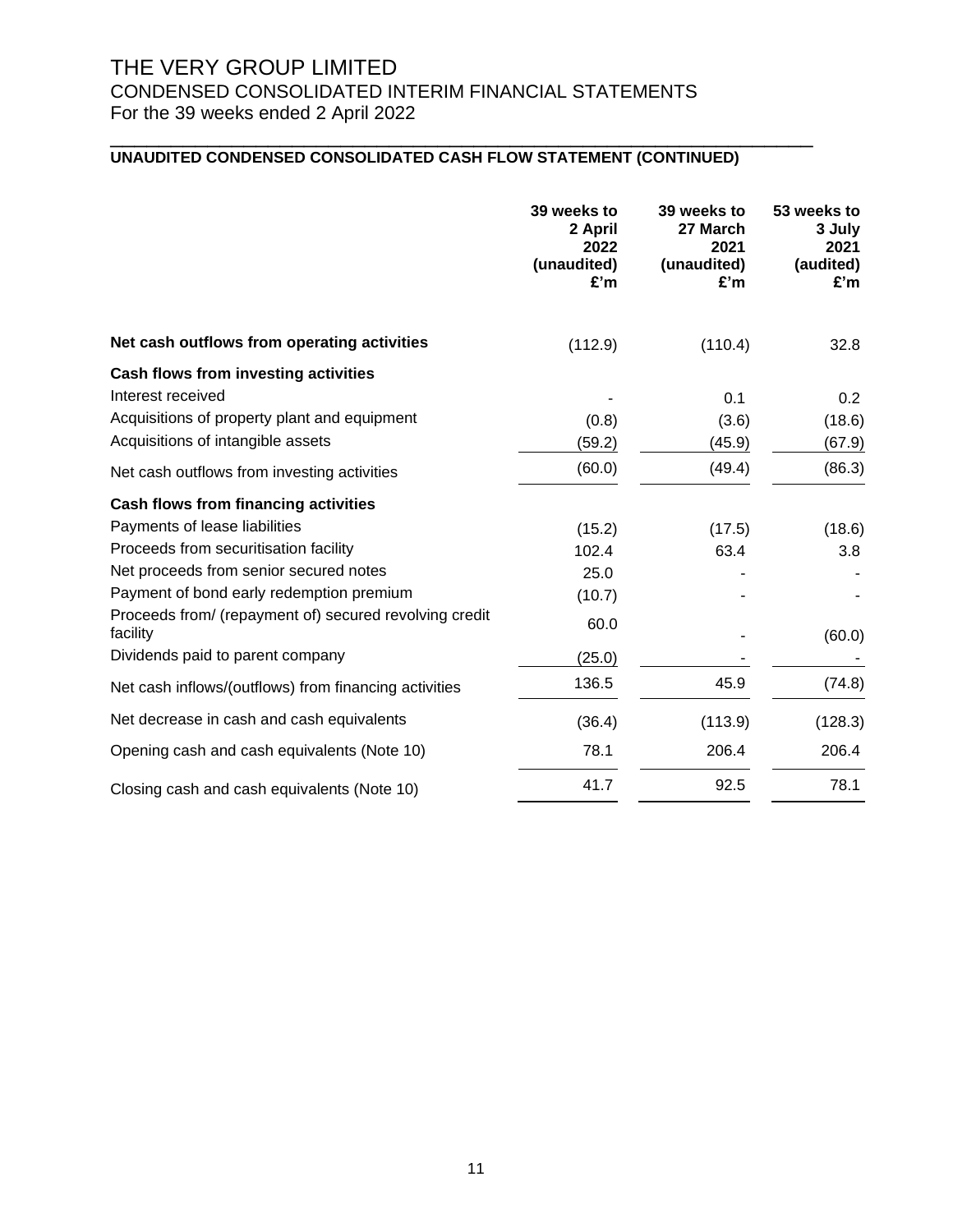### **NOTES TO THE UNAUDITED CONDENSED CONSOLIDATED FINANCIAL STATEMENTS**

\_\_\_\_\_\_\_\_\_\_\_\_\_\_\_\_\_\_\_\_\_\_\_\_\_\_\_\_\_\_\_\_\_\_\_\_\_\_\_\_\_\_\_\_\_\_\_\_\_\_\_\_\_\_\_\_\_\_

#### **1. General information**

The Very Group Limited is a private company limited by share capital, incorporated and domiciled in England and Wales under the Companies Act. The address of its registered office is First Floor, Skyways House, Speke Road, Speke, Liverpool L70 1AB.

The Very Group Limited is the UK's largest integrated pureplay digital retailer and financial services provider, providing a multi-category range of famous brands, market-leading e-commerce and technology capabilities, and unique financial services products offering flexible ways to pay.

These consolidated interim financial statements were approved for issue on 24 May 2022.

#### **2. Summary of accounting policies**

#### **Basis of preparation**

This condensed set of financial statements for the 39 weeks ended 2 April 2022 should be read in conjunction with the annual financial statements for the 53 week period ended 3 July 2021, which have been prepared in accordance with International Financial Reporting Standards (IFRSs) as adopted by the United Kingdom.

The interim financial information has been prepared on a going concern basis using accounting policies consistent with International Financial Reporting Standards and in accordance with IAS 34 'Interim Financial Reporting'. The same accounting policies, presentation and methods of computation are followed in the interim financial information as applied in the Group's annual financial statements for the 53 week period ended 3 July 2021.

The financial information included in this set of condensed accounts for the 53 week period ended 3 July 2021 does not constitute statutory accounts as defined in section 434 of the Companies Act 2006. A copy of those accounts, prepared under International Financial Reporting Standards (IFRSs) as adopted by the United Kingdom, has been delivered to the Registrar of Companies. The audit report on those accounts was unqualified, did not draw attention to any matters by way of emphasis without qualifying their report and did not contain any statement under section 498 (2) or (3) of the Companies Act 2006.

The annual financial statements of the Group for the 52 weeks ending 2 July 2022 will be prepared in accordance with International Financial Reporting Standards (IFRSs) as adopted by the United Kingdom. This condensed set of financial statements has been prepared applying the accounting policies and presentation that will be applied in the preparation of the Group's consolidated financial statements for the 52 weeks ending 2 July 2022.

The financial statements are drawn up to Saturday 2 April 2022 for the current 39 week period. The financial information for the comparative periods relates to the 39 week period ended Saturday 27 March 2021 and the 53 week period ended Saturday 3 July 2021.

#### **New standards, interpretations and amendments not yet effective**

A number of new standards and interpretations have been issued but are not yet effective for the Group. These standards are either not expected to have a material effect on the Consolidated Financial Statements or they are not currently relevant for the Group.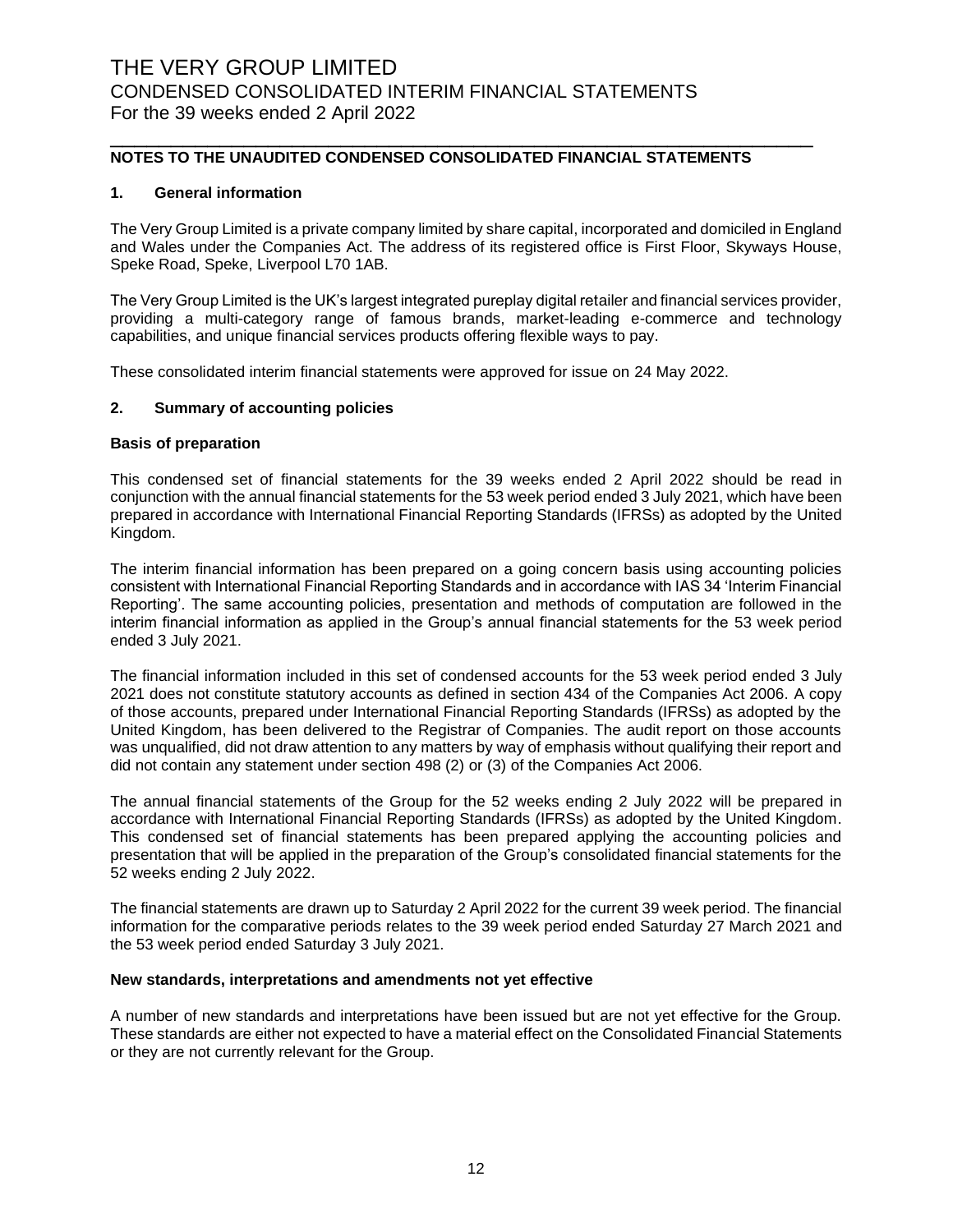## **NOTES TO THE UNAUDITED CONDENSED CONSOLIDATED FINANCIAL STATEMENTS (continued)**

\_\_\_\_\_\_\_\_\_\_\_\_\_\_\_\_\_\_\_\_\_\_\_\_\_\_\_\_\_\_\_\_\_\_\_\_\_\_\_\_\_\_\_\_\_\_\_\_\_\_\_\_\_\_\_\_\_\_

### **2. Summary of accounting policies (continued)**

#### **New standards, interpretations and amendments not yet effective (continued)**

The Group intends to change its accounting policy related to the capitalisation of certain software costs in the annual financial statements of the Group for the 52 weeks ending 2 July 2022; this change follows the IFRIC Interpretation Committee's agenda decision published in April 2021 and relates to the capitalisation of costs under 'Software as a Service' (SaaS) arrangements.

The Group's accounting policy has historically been to capitalise costs directly attributable to the SaaS arrangements as intangible assets in the Balance Sheet, irrespective of whether the services were performed by the SaaS supplier or third party. Following the adoption of the above IFRIC agenda guidance, current SaaS arrangements are identified and assessed to determine if the Group has control of any of the software. For those arrangements where the group does not have control of any of the developed software, the Group should derecognise the intangible asset previously capitalised.

As at 2 April 2022, the Group has capitalised £10.3m related to these licences within capital in progress (27 March 2021: £5.6m) and has £12.3m net book value of intangible assets that have been brought into use (27 March 2021: £11.8m). The estimated impact in the period to 2 April 2022 would be £6.7m of additional cost to be recognised for licences capitalised in the current period (27 March 2021: £4.3m). This would be offset by the reversal of the depreciation charge on existing assets of £3.4m (27 March 2021: £2.7m). Hence, the cumulative impact would be a £3.3m reduction in profit before tax and a £6.7m reduction in underlying EBITDA (27 March 2021: £1.6m reduction in profit before tax and a £4.3m reduction in underlying EBITDA). The full year forecasted impact is a reduction in profit of £4.8m and a £9.3m reduction in underlying EBITDA (Full year to 3 July 2021: reduction in profit of £3.3m and a £7.0m reduction in underlying EBITDA).

The financial impact of the change in accounting policy relating to SaaS has not been included in this condensed set of financial statements for the 39 weeks ended 2 April 2022. Following an independent review of the financial calculations relating to the change in accounting policy by request of the audit committee, the impact of the policy change will be included in the annual financial statements of the Group for the 52 weeks ending 2 July 2022, including any related prior year adjustments.

#### **Critical accounting judgements and key sources of estimation uncertainty**

Full details of the Group's critical accounting judgements and key sources of estimation uncertainty are included in the Group's consolidated financial statements for the 53 week period ended 3 July 2021. There have been no changes to the Group's critical accounting judgements and key sources of estimation uncertainty in the 39 weeks ended 2 April 2022.

The Group has been in a long running dispute with HMRC in respect of the methodology used for the Group's partial exemption calculation. The Group has received three assessments of £2.4m, £8.5m and £2.7m from HMRC covering the period April 2015 to March 2020, which have all been paid in line with standard practice to proceed to tribunal. During the period, the Group paid an additional £1.9m to HMRC covering the period to March 2021. As discussions are still on-going with HMRC and a satisfactory outcome has not yet been achieved, the Directors have continued to accrue in line with professional advice, accruing at £7.6m as at the balance sheet date (3 July 2021: £7.0m). The net asset balance of £7.9m has been recognised as a tax deposit within other receivables in the Group accounts (3 July 2021: £6.6m). Based on the amounts reflected in the balance sheet as at 3 July 2021, the directors estimate that an unfavourable settlement of this case could result in a charge to the income statement of up to £7.9m though no formal tribunal date has yet been set.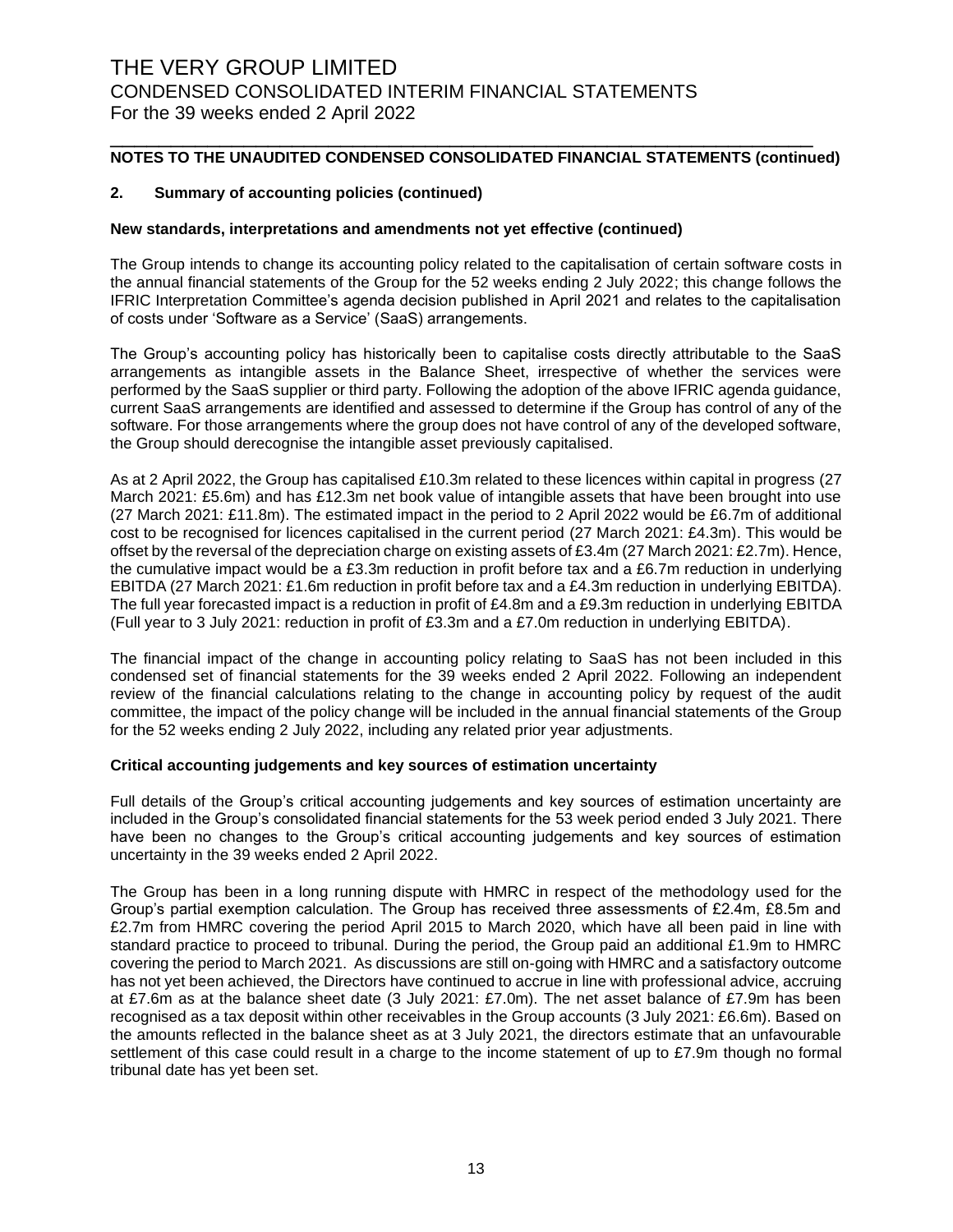### **NOTES TO THE UNAUDITED CONDENSED CONSOLIDATED FINANCIAL STATEMENTS (continued)**

\_\_\_\_\_\_\_\_\_\_\_\_\_\_\_\_\_\_\_\_\_\_\_\_\_\_\_\_\_\_\_\_\_\_\_\_\_\_\_\_\_\_\_\_\_\_\_\_\_\_\_\_\_\_\_\_\_\_

### **2. Summary of accounting policies (continued)**

#### **Going concern**

In determining whether the Group's accounts can be prepared on a going concern basis, the Directors considered the Group's business activities together with factors likely to affect its future development, performance and financial position including cash flows, liquidity and borrowing facilities and the principal risks and uncertainties relating to its business activities. Given the current uncertain economic climate, realistic assumptions for working capital performance have been used to determine the level of financial resources available to the Group and to assess liquidity risk. The key risk identified for these assumptions is the impact that a deterioration in the economic climate would have on revenues and the debtor book.

The Group has carefully considered its cash flows and banking covenants for the 18 months from the date of issue of these interim financial statements. These have been considered in conjunction with the current economic climate, including the continued impact of the Covid-19 pandemic and related variants.

The Group continued to trade effectively throughout the pandemic with the online store remaining open and office-based colleagues working from home. Actions taken by the Group have included cost reduction, tight management of capital spend and inventory management. The multi-category offering has provided resilience against movements in individual product categories and there has been an increase in customer account applications, including credit accounts. Despite its significant negative economic and social impact, Covid-19 has accelerated online retail growth and increased consumers' appetite for flexible ways to pay, as well as led more brands to look for new online sales and distribution channels. The Group is well placed to capitalise on these trends and the unique opportunities we have as a business in the years to come.

There are clearly challenges in quantifying the expected future impact of Covid-19 on the Group. However, Group forecasts have been stress tested for a number of scenarios and the Group has deployed strategies and tools to closely manage cash flow and mitigate any issues.

Following the work undertaken by the Group the Directors are confident that the Group has sufficient liquidity for the next 18 months, and they are confident the Group will satisfy covenant requirements.

Forecasts have been stress tested with sensitivities around reductions in revenue, deterioration in customer payments and increased write offs of trade receivables. Sufficient headroom remains under each of the scenarios. Reverse stress testing has also been applied to the forecasts which represent a significant deterioration in the key assumptions from the base case forecasts. The reverse stress test scenarios are considered to be remote. After making appropriate enquiries the Directors have a reasonable expectation that the Group and the Company have adequate resources to continue in operation for the foreseeable future. Accordingly, they continue to adopt the going concern basis in the preparation of the financial statements.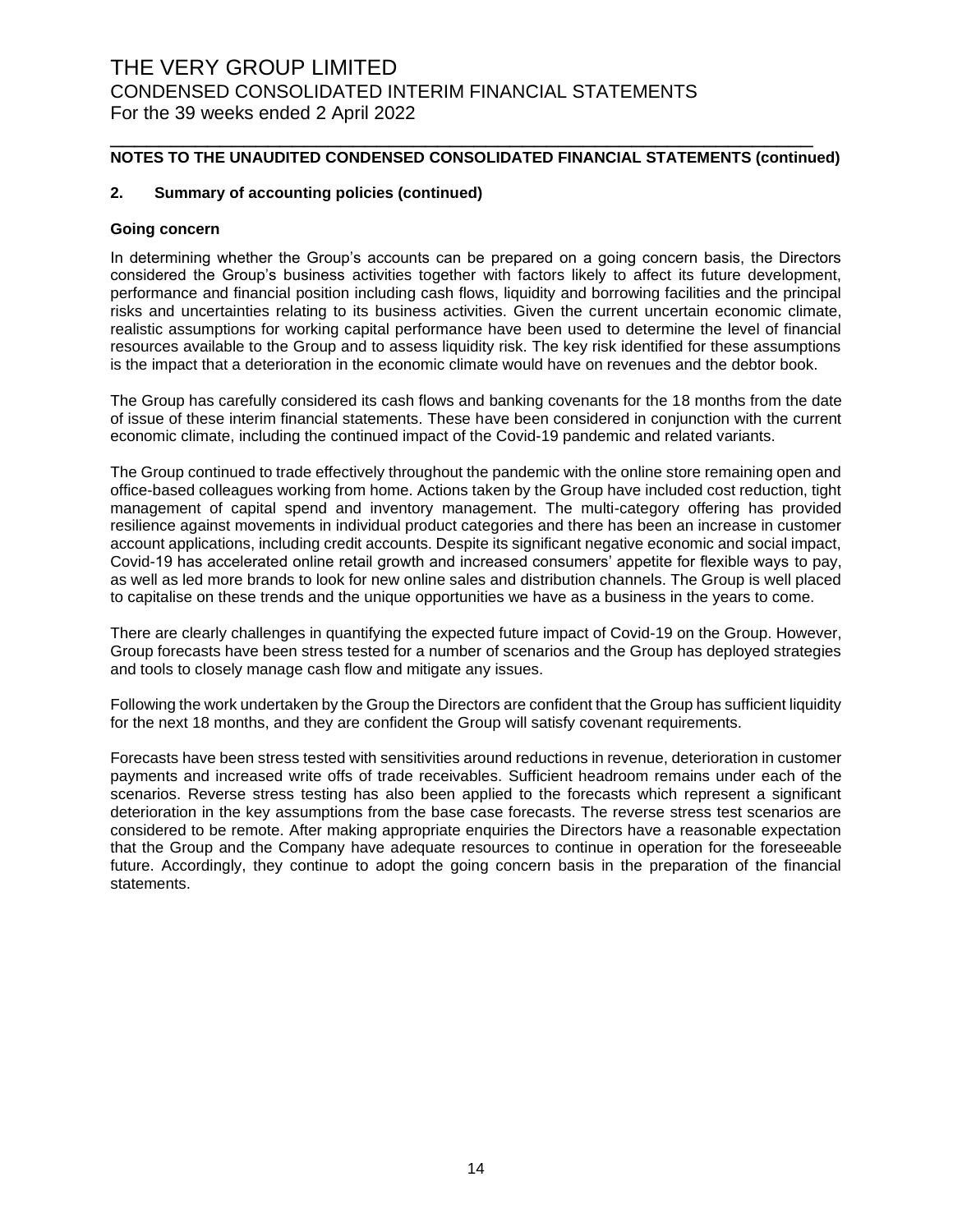## **NOTES TO THE UNAUDITED CONDENSED CONSOLIDATED FINANCIAL STATEMENTS (continued)**

\_\_\_\_\_\_\_\_\_\_\_\_\_\_\_\_\_\_\_\_\_\_\_\_\_\_\_\_\_\_\_\_\_\_\_\_\_\_\_\_\_\_\_\_\_\_\_\_\_\_\_\_\_\_\_\_\_\_

### **3. Segmental analysis**

Information reported to the Group's Chief Executive for the purposes of resource allocation and assessment of segment performance is focused on the business segmental analysis set out below, showing the principal brands which represent the Group's reportable segments under IFRS 8.

Pre-exceptional EBITDA represents the pre-exceptional EBITDA earned by each segment without allocation of central administration costs including Directors' salaries, finance costs, and income tax expense. This is the measure reported to the Group's Chief Executive, who is the Group's chief operating decision maker, for the purpose of resource allocation and assessment of segment performance.

#### **By business segment**

|                                               | 39 weeks to     | 39 weeks to<br>27 March | 53 weeks to<br>3 July |
|-----------------------------------------------|-----------------|-------------------------|-----------------------|
| Analysis of revenue:                          | 2 April<br>2022 | 2021                    | 2021                  |
|                                               | £'m             | £'m                     | £'m                   |
| Veryt                                         | 1,382.4         | 1,443.6                 | 1,878.4               |
| Littlewoods◊                                  | 295.9           | 344.4                   | 438.7                 |
|                                               | 1,678.3         | 1,788.0                 | 2,317.1               |
| Gross profit                                  | 615.1           | 625.4                   | 846.2                 |
| Distribution costs excluding depreciation and |                 |                         |                       |
| exceptionals                                  | (170.0)         | (177.6)                 | (241.6)               |
| Administrative costs excluding depreciation,  |                 |                         |                       |
| amortisation and exceptionals                 | (210.5)         | (238.0)                 | (306.1)               |
| Other operating income                        | 2.2             | 1.2                     | 1.8                   |
| <b>Pre-exceptional EBITDA*:</b>               |                 |                         |                       |
| Very†                                         | 294.5           | 293.7                   | 399.0                 |
| Littlewoods $\Diamond$                        | 86.2            | 93.0                    | 120.6                 |
| Central costs                                 | (143.9)         | (175.7)                 | (219.3)               |
|                                               | 236.8           | 211.0                   | 300.3                 |
| <b>Exceptional items</b>                      | (7.4)           | (38.7)                  | (41.3)                |
| Depreciation                                  | (14.4)          | (11.8)                  | (15.6)                |
| Amortisation                                  | (44.1)          | (39.8)                  | (54.8)                |
| <b>Operating profit</b>                       | 170.9           | 120.7                   | 188.6                 |

\* Pre-exceptional EBITDA is defined as operating profit from continuing operations before amortisation of intangible assets, depreciation and exceptional items.

† Very revenue includes Very.co.uk.

◊ Littlewoods revenue includes Littlewoods.com and LittlewoodsIreland.ie.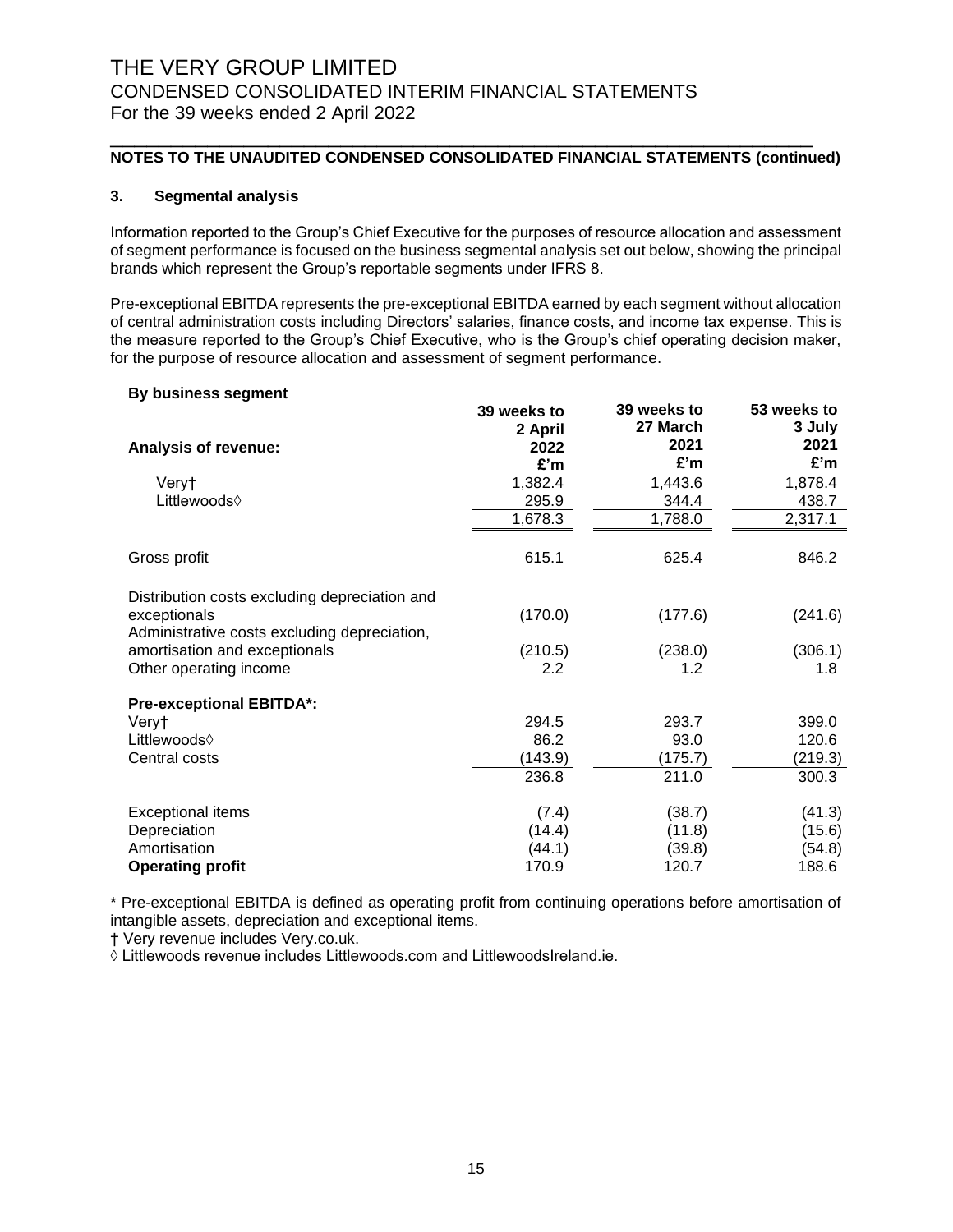### **NOTES TO THE UNAUDITED CONDENSED CONSOLIDATED FINANCIAL STATEMENTS (continued)**

\_\_\_\_\_\_\_\_\_\_\_\_\_\_\_\_\_\_\_\_\_\_\_\_\_\_\_\_\_\_\_\_\_\_\_\_\_\_\_\_\_\_\_\_\_\_\_\_\_\_\_\_\_\_\_\_\_\_

### **3. Segmental analysis (continued)**

| Operating profit                                                                           | 39 weeks to<br>2 April<br>2022<br>£'m<br>170.9 | 39 weeks to<br>27 March<br>2021<br>£'m<br>120.7 | 53 weeks to<br>3 July<br>2021<br>£'m<br>188.6 |
|--------------------------------------------------------------------------------------------|------------------------------------------------|-------------------------------------------------|-----------------------------------------------|
| Finance income<br>Finance costs excluding exceptionals<br><b>Exceptional finance costs</b> | (78.0)<br>(13.7)                               | 0.1<br>(77.0)                                   | 0.2<br>(107.1)                                |
| Profit before taxation                                                                     | 79.2                                           | 43.8                                            | 81.7                                          |

The analysis on the previous page is in respect of continuing operations.

### **By geographical location of destination**

|                          | 39 weeks to<br>2 April<br>2022<br>£'m | 39 weeks to<br>27 March<br>2021<br>£'m | 53 weeks to<br>3 July<br>2021<br>£'m |
|--------------------------|---------------------------------------|----------------------------------------|--------------------------------------|
| Revenue:                 |                                       |                                        |                                      |
| United Kingdom           | 1,613.0                               | 1,698.9                                | 2,204.6                              |
| Republic of Ireland      | 65.3                                  | 89.1                                   | 112.5                                |
|                          | 1,678.3                               | 1,788.0                                | 2,317.1                              |
| <b>Operating profit:</b> |                                       |                                        |                                      |
| United Kingdom           | 162.8                                 | 109.7                                  | 175.4                                |
| Republic of Ireland      | 8.1                                   | 10.2                                   | 13.2                                 |
| Rest of World            |                                       | 0.8                                    |                                      |
|                          | 170.9                                 | 120.7                                  | 188.6                                |

The analysis above is in respect of continuing operations.

Turnover by origin is not materially different from turnover by destination.

In common with many retailers, retail sales and therefore, to an extent, pre-exceptional EBITDA are subject to seasonal fluctuations and retail sales are weighted towards the first half of the financial year which includes the key Christmas period. This also results in seasonal variations in key balance sheet accounts including inventories, receivables and payables.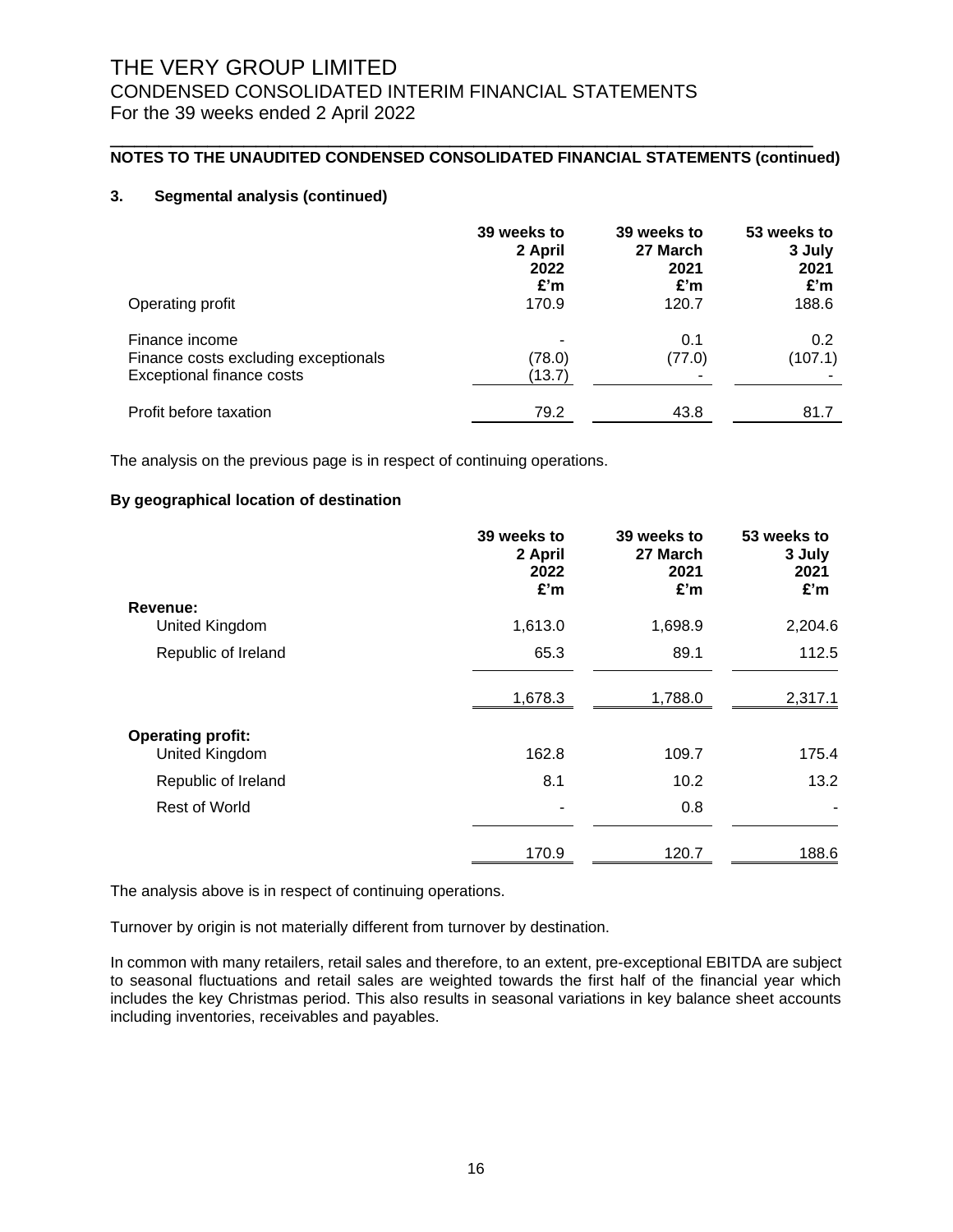### **NOTES TO THE UNAUDITED CONDENSED CONSOLIDATED FINANCIAL STATEMENTS (continued)**

\_\_\_\_\_\_\_\_\_\_\_\_\_\_\_\_\_\_\_\_\_\_\_\_\_\_\_\_\_\_\_\_\_\_\_\_\_\_\_\_\_\_\_\_\_\_\_\_\_\_\_\_\_\_\_\_\_\_

### **4. Exceptional items before tax**

|                                                              | 39 weeks to<br>2 April<br>2022<br>£'m | 39 weeks to<br>27 March<br>2021<br>£'m | 53 weeks to<br>3 July<br>2021<br>£'m |
|--------------------------------------------------------------|---------------------------------------|----------------------------------------|--------------------------------------|
| Regulatory costs and associated administrative<br>expenses   |                                       | 26.9                                   | 29.4                                 |
| Restructuring costs                                          | (0.1)                                 |                                        |                                      |
| New fulfilment centre costs charged to distribution<br>costs |                                       | 8.4                                    | 8.4                                  |
| Warranty claims provision release                            | (0.8)                                 |                                        |                                      |
| Professional fees                                            | 8.3                                   |                                        |                                      |
| Site closure costs                                           |                                       | 3.4                                    | 3.5                                  |
| Charged to operating profit                                  | 7.4                                   | 38.7                                   | 41.3                                 |
| <b>Exceptional finance costs</b>                             | 13.7                                  |                                        |                                      |
|                                                              | 21.1                                  | 38.7                                   | 41.3                                 |

In the period to 2 April 2022, the Group successfully refinanced its £550m bond with £575m of new senior secured notes, which carry a lower coupon rate of 6.5% and will be renewable in August 2026. Exceptional finance costs recognised in the period relate to the premium paid for early redemption of the previous bond, which was not due until November 2022, along with the write-off of unamortised arrangement fees on the previous bond.

A redundancy credit of £0.1m has been recognised relating to the release of the remaining restructuring provision at the former fulfilment sites in Greater Manchester. Given that the restructuring project is now complete, with no further costs expected to be incurred, the remaining provision has been released and recognised as an exceptional credit consistent with the initial recognition of the provision (original provision of £26.4m recognised in FY18).

A warranty provision credit of £0.8m has been recognised relating to the release of the warranty provision which has been held in the accounts since FY17. This provision was in relation to a historic issue with warranties on cancelled non-regulated retail products dating back as far as 2008 rather than existing warranties. Since no issues have arisen, along with the number of years that have passed since the warranties were taken out, the provision is no longer deemed to be required and so has been released in the period. The release has been recognised as an exceptional credit consistent with the initial recognition of the provision.

Professional fees of £8.3m have been recognised in the period to 2 April 2022 relating to costs incurred in relation to corporate projects.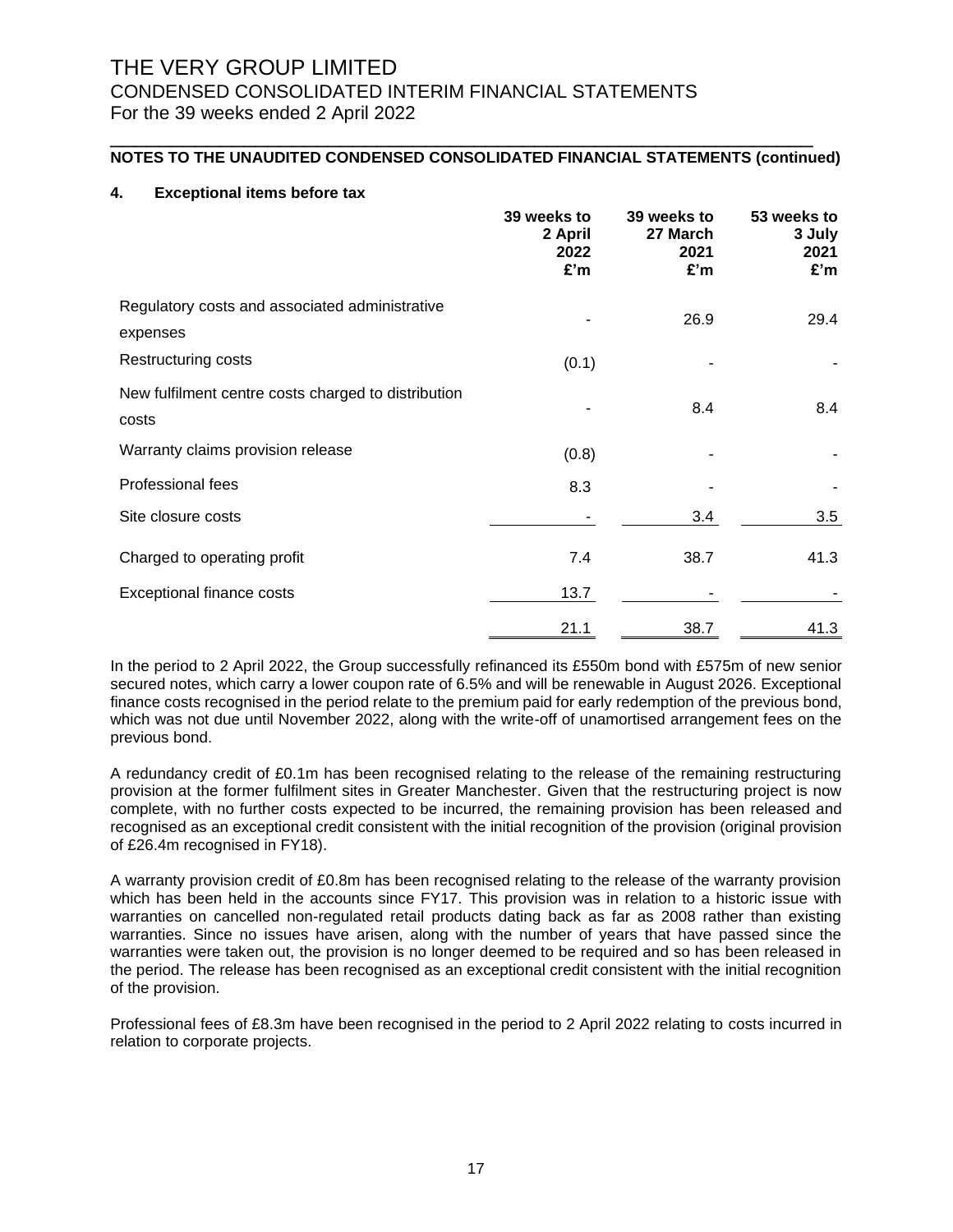### **NOTES TO THE UNAUDITED CONDENSED CONSOLIDATED FINANCIAL STATEMENTS (continued)**

\_\_\_\_\_\_\_\_\_\_\_\_\_\_\_\_\_\_\_\_\_\_\_\_\_\_\_\_\_\_\_\_\_\_\_\_\_\_\_\_\_\_\_\_\_\_\_\_\_\_\_\_\_\_\_\_\_\_

#### **4. Exceptional items before tax (continued)**

During the period ended 3 July 2021 there was an increase in the customer redress claims provision of £29.4m to recognise the remaining cost of settling all outstanding claims. During the 39 weeks ended 2 April 2022 there has been no further increase. The remaining provision of £4.1m at 2 April 2022 (27 March 2021: £55.2m; 3 July 2021: £11.1m) is expected to be fully utilised within 12 months.

On 11 April 2018 the Group announced a proposal to upgrade its fulfilment capabilities by creating an automated 850,000 square foot distribution and returns centre in the East Midlands. The Group had begun to exit its existing fulfilment sites in Greater Manchester, a process which finalised in April 2021. As the Group was dual running multiple sites in the prior year, all running costs for the East Midlands site including depreciation and finance costs related to the site's leases were included in exceptional costs up until the point at which the site became fully operational.

Once the site became the Group's principal distribution centre, in the first quarter of the prior year, running costs associated with the East Midlands site began to be charged to normal operating profit. The exceptional costs since that point relate to the sites which are being exited.

Due to the closure of the Group's customer care centre in Aintree, a provision was recognised during the period ended 3 July 2021 to cover expenditure such as dilapidations, facilities costs such as utilities, security and rates, and the costs associated with moving the customer care centre colleagues previously based in the Aintree site to the Group's head office. These costs totalled £3.5m in the period ended 3 July 2021.

#### **5. Derivative financial instruments**

The Group uses fair values to measure its financial instruments using the following classifications:

- $\bullet$  Level 1 quoted prices for similar instruments
- Level 2 directly observable market inputs other than Level 1 inputs
- Level 3 inputs not based on observable market data

At the balance sheet date details of outstanding forward exchange contracts that the Group has committed to are as follows:

|                                            | 2 April<br>2022<br>£'m | 27 March<br>2021<br>£'m | 3 July<br>2021<br>E'm |
|--------------------------------------------|------------------------|-------------------------|-----------------------|
| Notional amount - Sterling contract value  | 104.6                  | 81.9                    | 150.4                 |
| Fair value of asset/(liability) recognised | 3.4                    | (2.3)                   | (0.6)                 |

Changes in the fair value of derivative financial instruments amounted to a gain of £4.0m in the period (period to 27 March 2021: loss of £4.8m, period to 3 July 2021: loss of £3.1m), which is included in administrative expenses.

The fair value of foreign currency derivative contracts is their market value at the balance sheet date. Market values are based on the duration of the derivative instrument together with the quoted market data including interest rates, foreign exchange rates and market volatility at the balance sheet date.

The financial instruments that are measured subsequent to initial recognition at fair value are all grouped into Level 2 – directly observable market inputs other than Level 1 inputs. There were no transfers between Level 1 – quoted prices for similar instruments and Level 2 during the year.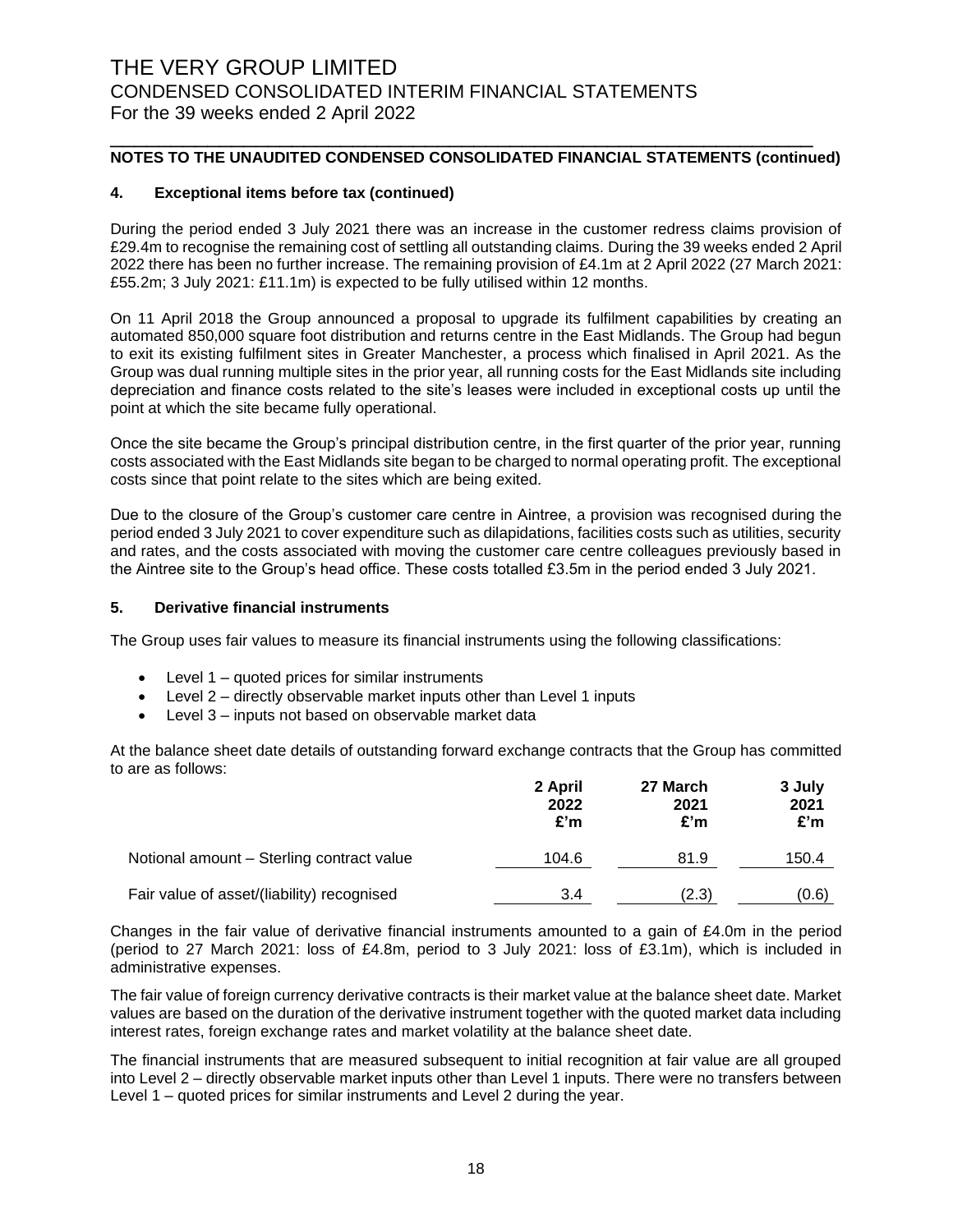### **NOTES TO THE UNAUDITED CONDENSED CONSOLIDATED FINANCIAL STATEMENTS (continued)**

\_\_\_\_\_\_\_\_\_\_\_\_\_\_\_\_\_\_\_\_\_\_\_\_\_\_\_\_\_\_\_\_\_\_\_\_\_\_\_\_\_\_\_\_\_\_\_\_\_\_\_\_\_\_\_\_\_\_

### **6. Trade and other receivables**

|                                              | 2 April<br>2022<br>£'m | 27 March<br>2021<br>£'m | 3 July<br>2021<br>£'m |
|----------------------------------------------|------------------------|-------------------------|-----------------------|
| Trade receivables                            | 1,428.3                | 1,380.9                 | 1,347.3               |
| Amounts owed by group undertakings (note 13) | 527.0                  | 527.5                   | 511.3                 |
| Prepayments                                  | 182.6                  | 185.3                   | 162.2                 |
| Other receivables                            | 77.0                   | 88.5                    | 54.7                  |
| Total trade and other receivables            | 2,214.9                | 2,182.2                 | 2,075.5               |

Amounts owed by group undertakings are unsecured, interest free and repayable on demand.

|                         | 2 April<br>2022<br>£'m | 27 March<br>2021<br>£'m | 3 July<br>2021<br>£'m |
|-------------------------|------------------------|-------------------------|-----------------------|
| Gross trade receivables | 1,697.9                | 1,630.5                 | 1,586.3               |
| Allowance for bad debts | (269.6)                | (249.6)                 | (239.0)               |
| Net trade receivables   | 1,428.3                | 1,380.9                 | 1,347.3               |

#### **7. Income tax**

Income tax expense is recognised based on management's best estimate of the full year effective tax rate based on estimated full year profits. For the 39 week period ended 2 April 2022 the effective tax rate that has been applied is 18% (27 March 2021: 19%).

In the March 2021 Budget, the Government announced, with effect from 1 April 2023, an increase in the main rate of corporation tax from 19% to 25%. The Finance Bill 2021 was substantively enacted on 24 May 2021, the increase in the corporation tax rate has therefore been reflected in the valuation of our deferred tax assets at the balance sheet date.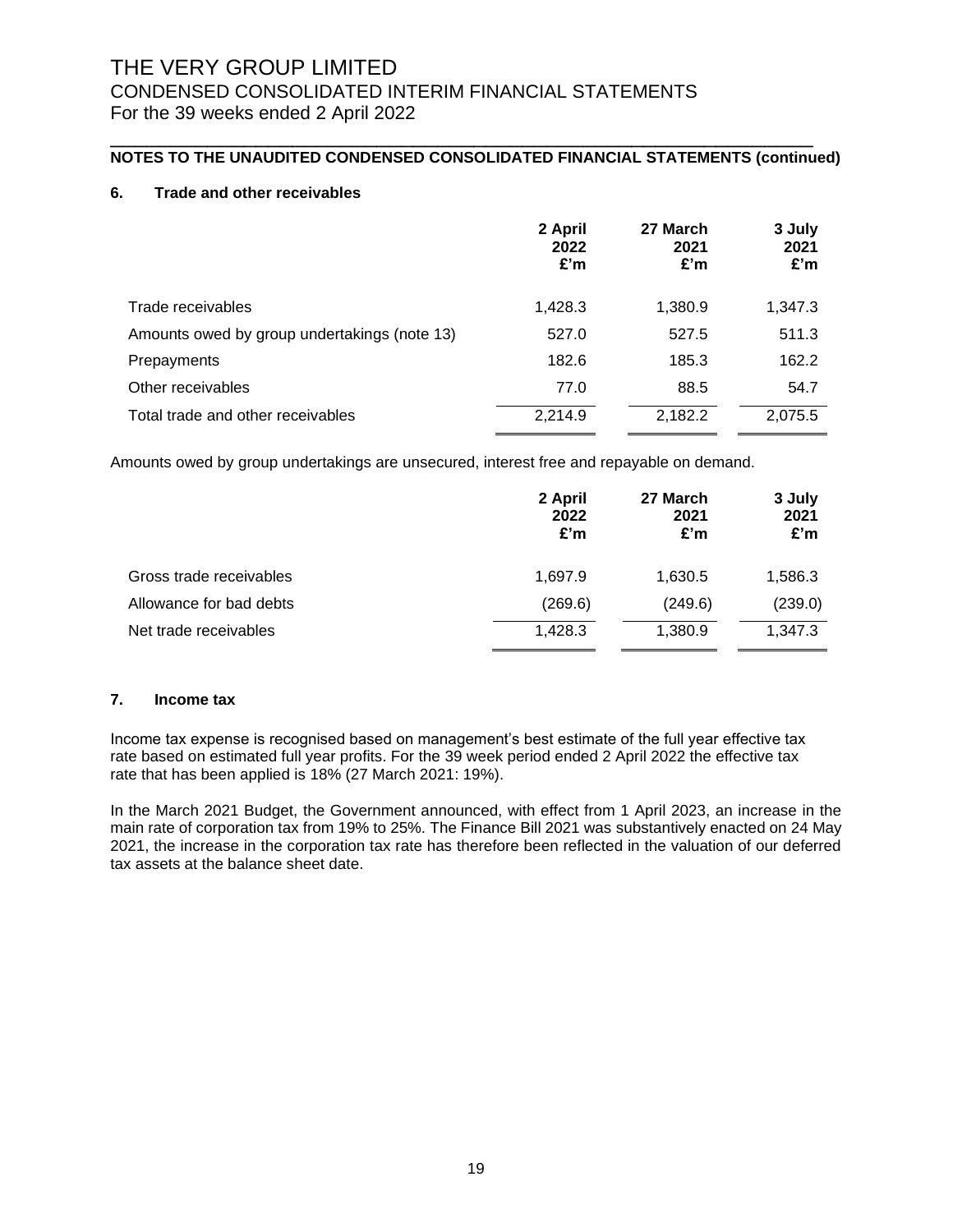## **NOTES TO THE UNAUDITED CONDENSED CONSOLIDATED FINANCIAL STATEMENTS (continued)**

\_\_\_\_\_\_\_\_\_\_\_\_\_\_\_\_\_\_\_\_\_\_\_\_\_\_\_\_\_\_\_\_\_\_\_\_\_\_\_\_\_\_\_\_\_\_\_\_\_\_\_\_\_\_\_\_\_\_

## **8. Provisions**

|                          | <b>Warranties</b><br>£'m | <b>Restructuring</b><br>£'m | <b>Regulatory</b><br>£'m | Total<br>£'m |
|--------------------------|--------------------------|-----------------------------|--------------------------|--------------|
| At 4 July 2021           | 0.8                      | 9.2                         | 11.1                     | 21.1         |
| (Decrease) in provisions | (0.8)                    | (0.1)                       | $\blacksquare$           | (0.9)        |
| Provisions utilised      | $\overline{\phantom{a}}$ | (4.2)                       | (7.0)                    | (11.2)       |
| <b>At 2 April 2022</b>   | ٠                        | 4.9                         | 4.1                      | 9.0          |
| Non-current              | ۰                        |                             | 3.0                      | 3.0          |
| Current                  | ۰                        | 4.9                         | 1.1                      | 6.0          |
|                          | $\overline{\phantom{a}}$ | 4.9                         | 4.1                      | 9.0          |

The restructuring provision relates to costs associated with the closure of the Group's customer care centre in Aintree. The remaining provision of £4.9m is expected to be fully utilised within 12 months.

The regulatory provision reflects the estimated cost of all historical shopping insurance claims and associated processing costs. £1.1m of this provision is expected to be utilised within 12 months from the balance sheet date whilst the remaining provision of £3.0m is expected to be fully utilised after 12 months.

The warranty provision of £0.8m was released to the Income Statement during the period following a comprehensive review. This provision was in relation to a historic issue with warranties on cancelled nonregulated retail products dating back as far as 2008 rather than existing warranties. Since no issues have arisen, along with the number of years that have passed since the warranties were taken out, the provision is no longer deemed to be required and so has been released in the period.

|                         | <b>Warranties</b><br>£'m | <b>Restructuring</b><br>£'m | <b>Regulatory</b><br>£'m | <b>Total</b><br>£'m |
|-------------------------|--------------------------|-----------------------------|--------------------------|---------------------|
| At 28 June 2020         | 0.8                      | 23.9                        | 101.1                    | 125.8               |
| Increase in provisions  | $\overline{\phantom{a}}$ | 3.4                         | 26.9                     | 30.3                |
| Provisions utilised     | $\overline{\phantom{a}}$ | (17.3)                      | (110.8)                  | (128.1)             |
| <b>At 27 March 2021</b> | 0.8                      | 10.0                        | 17.2                     | 28.0                |
| Non-current             |                          |                             |                          |                     |
| Current                 | 0.8                      | 10.0                        | 17.2                     | 28.0                |
|                         | 0.8                      | 10.0                        | 17.2                     | 28.0                |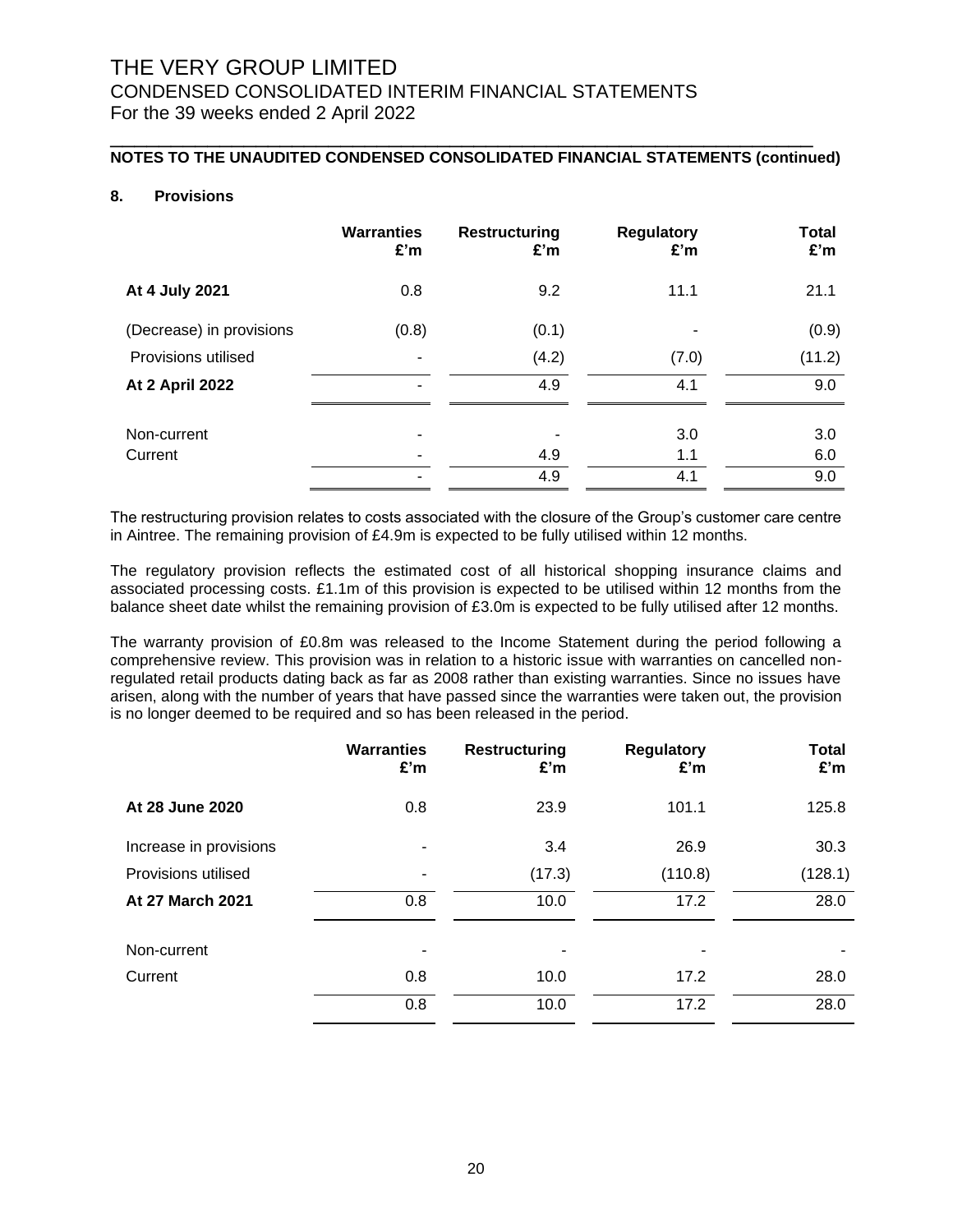## **NOTES TO THE UNAUDITED CONDENSED CONSOLIDATED FINANCIAL STATEMENTS (continued)**

\_\_\_\_\_\_\_\_\_\_\_\_\_\_\_\_\_\_\_\_\_\_\_\_\_\_\_\_\_\_\_\_\_\_\_\_\_\_\_\_\_\_\_\_\_\_\_\_\_\_\_\_\_\_\_\_\_\_

### **8. Provisions (continued)**

|                        | <b>Warranties</b><br>£'m | <b>Restructuring</b><br>£'m | <b>Regulatory</b><br>£'m | Total<br>£'m |
|------------------------|--------------------------|-----------------------------|--------------------------|--------------|
| At 28 June 2020        | 0.8                      | 23.9                        | 101.1                    | 125.8        |
| Increase in provisions | ۰                        | 6.1                         | 26.8                     | 32.9         |
| Provisions utilised    | ۰                        | (20.8)                      | (116.8)                  | (137.6)      |
| At 3 July 2021         | 0.8                      | 9.2                         | 11.1                     | 21.1         |
| Non-current            |                          |                             |                          |              |
| Current                | 0.8                      | 9.2                         | 11.1                     | 21.1         |
|                        | 0.8                      | 9.2                         | 11.1                     | 21.1         |
|                        |                          |                             |                          |              |

### **9. Loans and borrowings**

|                                                               | 2 April<br>2022<br>E'm | 27 March<br>2021<br>£'m | 3 July<br>2021<br>£'m |
|---------------------------------------------------------------|------------------------|-------------------------|-----------------------|
| Secured non-current loans and borrowings at<br>amortised cost |                        |                         |                       |
| Securitisation facility                                       | 1,491.6                | 1,448.8                 | 1,389.2               |
| Senior secured notes                                          | 575.6                  | 550.0                   | 550.0                 |
|                                                               | 2,067.2                | 1,998.8                 | 1,939.2               |
|                                                               |                        |                         |                       |
| <b>Current loans and borrowings at amortised</b><br>cost      |                        |                         |                       |
| Secured revolving credit facility                             | 148.4                  | 150.0                   | 90.0                  |

Within the securitisation facility £24.6m (27 March 2021: £25.6m, 3 July 2021: £25.2m) is denominated in Euros. The underlying currency of all the other borrowings and overdrafts is Sterling.

During the period, the Group successfully refinanced the £550m 7.75% bonds with £575m of new listed bonds, which carry a lower coupon rate of 6.5%. The senior secured notes are now due August 2026. The senior secured notes are presented in the above table at amortised cost of £575.6m. The existing £150m secured revolving credit facility was renewed in August 2021 and at the period end had an expiry of February 2026. The facility rolls over on a monthly basis and is repayable on demand. The revolving credit facility is presented net of prepaid arrangement fees.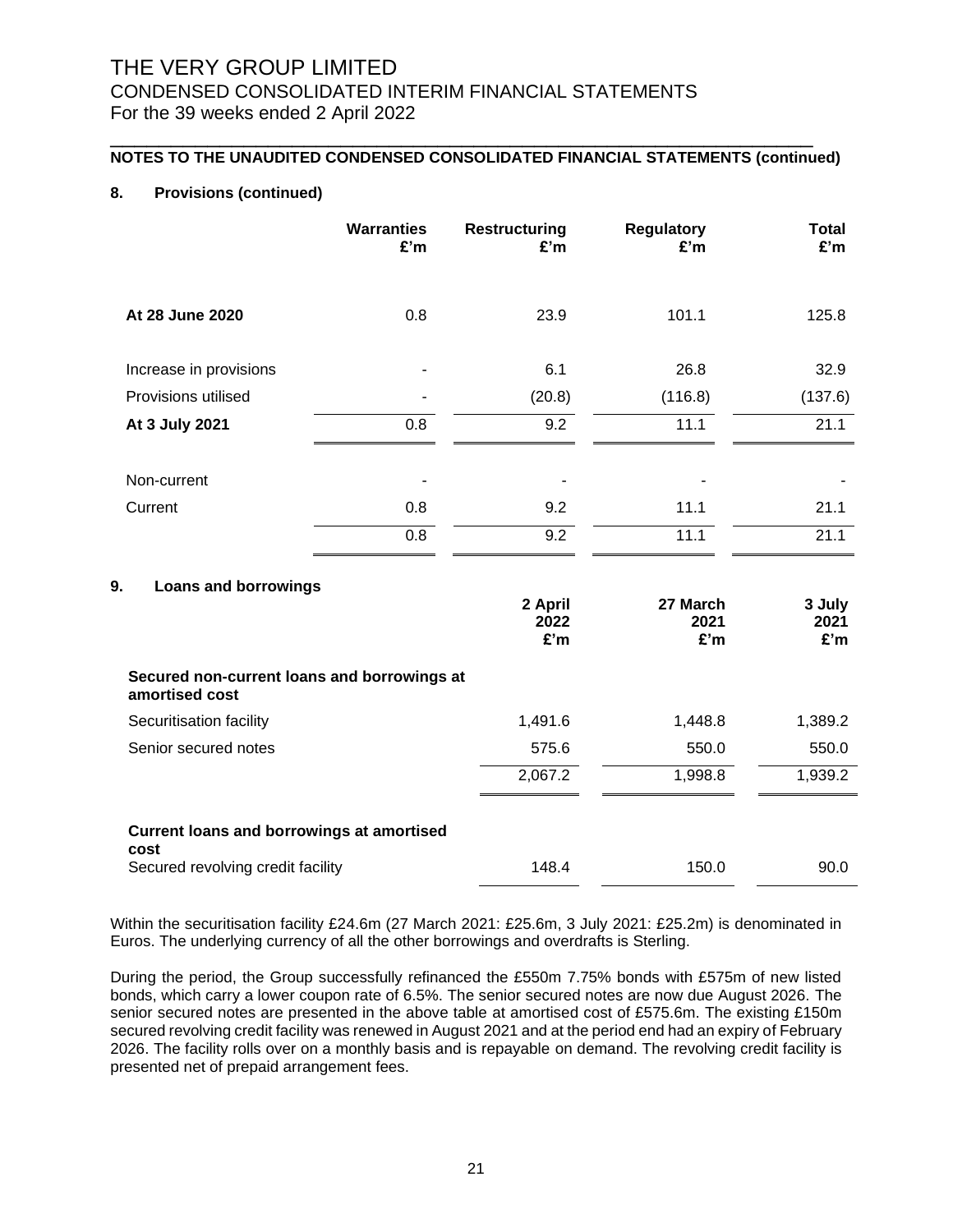## **NOTES TO THE UNAUDITED CONDENSED CONSOLIDATED FINANCIAL STATEMENTS (continued)**

\_\_\_\_\_\_\_\_\_\_\_\_\_\_\_\_\_\_\_\_\_\_\_\_\_\_\_\_\_\_\_\_\_\_\_\_\_\_\_\_\_\_\_\_\_\_\_\_\_\_\_\_\_\_\_\_\_\_

### **9. Loans and Borrowings (continued)**

|                                          | 2 April<br>2022<br>£'m | 27 March<br>2021<br>£'m | 3 July<br>2021<br>£'m |
|------------------------------------------|------------------------|-------------------------|-----------------------|
| The borrowings are repayable as follows: |                        |                         |                       |
| Within one year                          | 148.4                  | 150.0                   | 90.0                  |
|                                          |                        |                         |                       |
| In the second year                       | 74.5                   | 550.0                   | 550.0                 |
| In the third to fifth year               | 1,992.7                | 1,423.2                 | 1,389.2               |
| Over five years                          |                        | 25.6                    |                       |
| Amount due for settlement after one year | 2,067.2                | 1,998.8                 | 1,939.2               |

The principal features of the Group's borrowings are as follows:

- (a) The Group has drawn £1,467.0m (27 March 2021: £1,423.2m) on its UK securitisation facility. This is secured by a charge over certain eligible trade debtors of the Group and is without recourse to any of the other Group assets. During the period, the securitisation facility was renewed and now expires in January 2025 for 'AS' Notes (£1,068.6m), 'AJ' Notes (£138.4m), 'B' Notes (£105.0m) and 'C1' Notes (£105.0m). The 'C2' Notes (£50.0m) expire in December 2023. The total facility size is £1,735.0m.
- (b) The Group has senior secured notes with a nominal value of £575.0m, at 6.5%, due August 2026 with a secured revolving credit facility of £150.0m which was fully drawn down at 2 April 2022 (27 March 2021: £150m). The senior secured notes are presented at amortised cost.
- (c) The Group has an Irish securitisation facility against which it has drawn down £24.6m (27 March 2021: £25.6m), secured by a charge over certain eligible trade debtors of the Group. The facility was extended in the prior year and has a total maximum commitment of €35.0m which expires in December 2024.

#### **10. Reconciliation of net cash and cash equivalents**

|                                                          | 2 April<br>2022<br>£'m | 27 March<br>2021<br>£'m | 3 July<br>2021<br>£'m |
|----------------------------------------------------------|------------------------|-------------------------|-----------------------|
| Cash at bank                                             | 41.7                   | 92.5                    | 78.1                  |
| Net cash and cash equivalents in statement of cash flows | 41.7                   | 92.5                    | 78.1                  |

Cash and cash equivalents comprise cash net of outstanding bank overdrafts of which there are none. The carrying amount of these assets is approximately equal to fair value.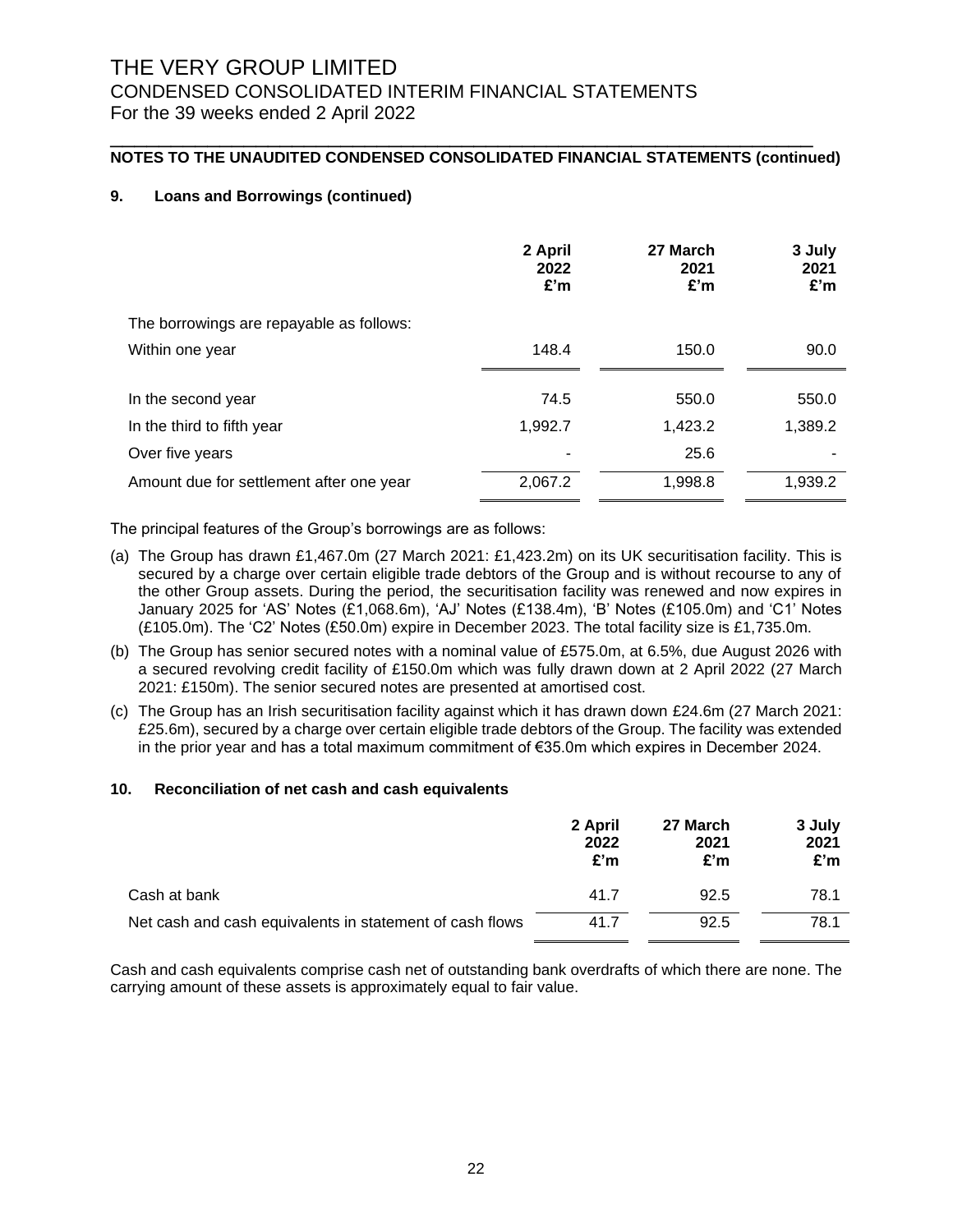### **NOTES TO THE UNAUDITED CONDENSED CONSOLIDATED FINANCIAL STATEMENTS (continued)**

\_\_\_\_\_\_\_\_\_\_\_\_\_\_\_\_\_\_\_\_\_\_\_\_\_\_\_\_\_\_\_\_\_\_\_\_\_\_\_\_\_\_\_\_\_\_\_\_\_\_\_\_\_\_\_\_\_\_

#### **11. Share Capital**

Allotted, called up and fully paid shares

|                            | 2 April 2022 |     | 27 March 2021 |     | 3 July 2021 |     |
|----------------------------|--------------|-----|---------------|-----|-------------|-----|
|                            | No. m        | £'m | No. m         | £'m | No. m       | £'m |
| Ordinary shares of £1 each | 200          | 200 | 200           | 200 | 200         | 200 |

#### **12. Pension schemes**

#### **Defined contribution pension scheme**

The Group operates a defined contribution pension scheme for all employees; the Shop Direct Group Personal Pension Plan.

The defined contribution scheme is in compliance with employer pension duties in accordance with part 1 of the Pensions Act 2008, including auto enrolment requirements. Contributions to the defined contribution schemes are charged to the income statement.

### **Defined benefit pension schemes**

There are three main elements of the defined benefit pension schemes, namely the Scheme, UURBS and Ex-gratia. A combined summary of these elements is shown below:

|                                                 | 2 April<br>2022<br>£'m | 27 March<br>2021<br>£'m | 3 July<br>2021<br>£'m |
|-------------------------------------------------|------------------------|-------------------------|-----------------------|
| Scheme – defined benefit pension scheme deficit | ۰                      | (18.0)                  | (8.7)                 |
| UURBS and Ex-gratia – present value of scheme   | (1.6)                  | (1.7)                   | (1.6)                 |
| liabilities                                     |                        |                         |                       |
| Retirement benefit obligations                  | (1.6)                  | (19.7)                  | (10.3)                |

#### **The Littlewoods pension scheme ("Scheme")**

The Littlewoods Pensions Scheme ("Scheme"), which is a defined benefit arrangement based on final pensionable salaries, is set up under trust and the assets of the scheme are held separately from those of the Company. The fund is valued at intervals not exceeding three years by a professionally qualified independent actuary, the rates of contribution payable being determined by the actuary and agreed by the parent undertaking and all other Shop Direct Holdings Limited Group companies and the Scheme Trustee. The Scheme was closed to new entrants with effect from 1 October 2001 and is closed to future accrual.

From 1 October 2001 certain employees of the Company were eligible for membership of funded defined contribution stakeholder pension schemes to which employees and the Company contribute.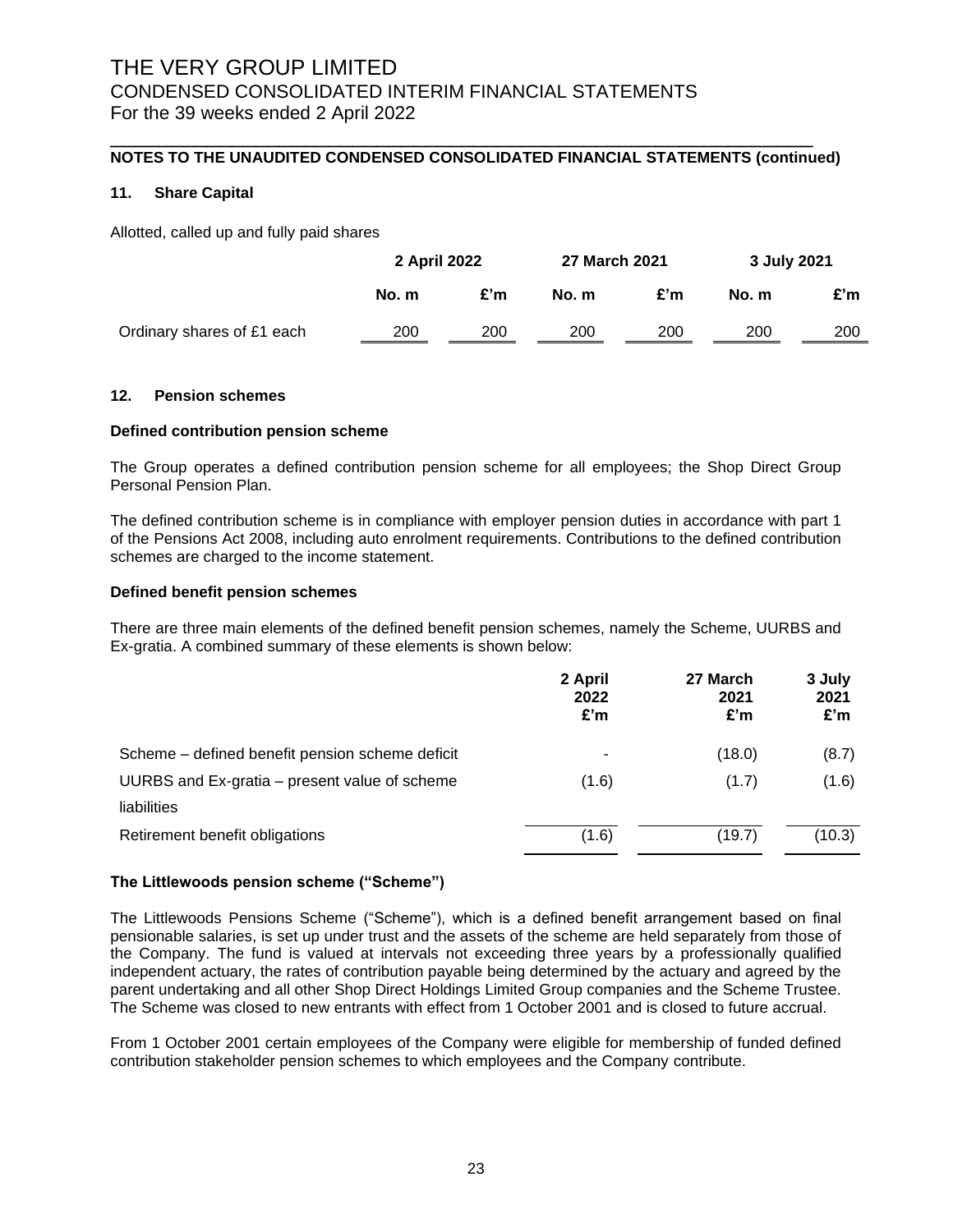### **NOTES TO THE UNAUDITED CONDENSED CONSOLIDATED FINANCIAL STATEMENTS (continued)**

\_\_\_\_\_\_\_\_\_\_\_\_\_\_\_\_\_\_\_\_\_\_\_\_\_\_\_\_\_\_\_\_\_\_\_\_\_\_\_\_\_\_\_\_\_\_\_\_\_\_\_\_\_\_\_\_\_\_

#### **12. Pension schemes (continued)**

On 19 August 2020 and 15 June 2021, formal agreements were reached between the Group and the Trustees of The Littlewoods Pensions Scheme ("Scheme") with regards to future Company Scheme contribution obligations. Both agreements had been documented in revised Schedules of Contributions. The initial agreement allowed for a single future contribution of £18.7m payable on or before 31 August 2021 which was then reduced to a single contribution of £9.4m payable on or before 32 April 2022 by the second agreement.

On 21 December 2021, a further agreement was reached with regards to the 2 April 2022 contribution obligation. This has been documented in a revised Schedule of Contributions, which allows for reduction of the scheme deficit to £nil.

These agreements have reduced the Scheme liability to £nil as at 2 April 2022 (3 July 2021: £8.7m).

#### **13. Related party transactions**

Balances and transactions between the Company and its subsidiaries, which are related parties, have been eliminated on consolidation and have not been disclosed. Transactions between the Group and its fellow group companies are disclosed below.

During the year, Group companies entered into the following transactions with fellow group companies and related parties who are not members of The Very Group Limited Group:

#### **Recharged costs**

|                                | 2 April<br>2022<br>£'m | 27 March<br>2021<br>£'m | 3 July<br>2021<br>£'m |
|--------------------------------|------------------------|-------------------------|-----------------------|
| Yodel Delivery Network Limited | 2.3                    | 2.4                     | 2.7                   |
| Arrow XL Limited               | 1.0                    | 0.4                     | 0.5                   |
|                                | 3.3                    | 2.8                     | 3.2                   |

| <b>Purchase of services</b>               |         |          |         |
|-------------------------------------------|---------|----------|---------|
|                                           | 2 April | 27 March | 3 July  |
|                                           | 2022    | 2021     | 2021    |
|                                           | £'m     | £'m      | £'m     |
| <b>Yodel Delivery Network Limited</b>     | (62.0)  | (60.1)   | (76.2)  |
| Drop & Collect Limited                    |         | (14.4)   | (16.9)  |
| <b>Arrow XL Limited</b>                   | (26.4)  | (33.0)   | (44.1)  |
| <b>Trenport Property Holdings Limited</b> | (0.5)   | (1.0)    | (1.5)   |
| Shop Direct Holdings Limited              | (3.8)   | (3.8)    | (7.5)   |
|                                           | (92.7)  | (112.3)  | (146.2) |